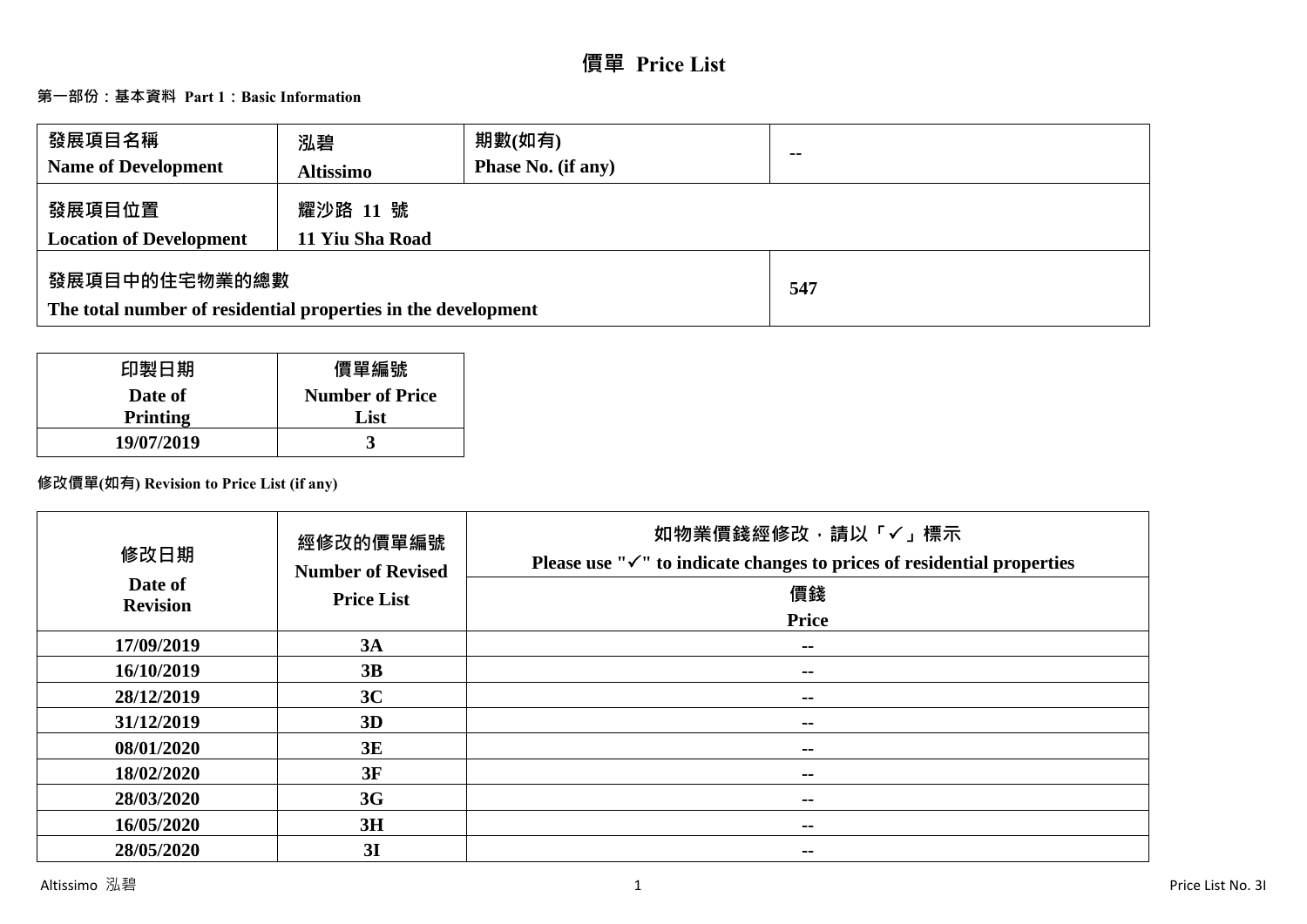# 第二部份:面積及售價資料 Part 2: Information on Area and Price

| Description of Residential | 物業的描述<br>Property |             | 實用面積<br>(包括露台,工作平台及陽台 如有)<br>平方米(平方呎)                                                                 | 售價(元)        | 實用面積<br>每平方米/呎售價<br>元·每平方米                                                     |                                            |                     |    | 其他指明項目的面積(不計算入實用面積)      | 平方米(平方呎)<br>sq. metre (sq. ft.) |                         |            | Area of other specified items (Not included in the Saleable Area) |               |            |
|----------------------------|-------------------|-------------|-------------------------------------------------------------------------------------------------------|--------------|--------------------------------------------------------------------------------|--------------------------------------------|---------------------|----|--------------------------|---------------------------------|-------------------------|------------|-------------------------------------------------------------------|---------------|------------|
| 大廈名稱<br>Block<br>Name      | 樓層<br>Floor       | 單位<br>Unit  | Saleable Area<br>(including balcony, utility platform and<br>verandah, if any)<br>sq. metre (sq. ft.) | Price $(\$)$ | (元·每平方呎)<br>Unit Rate of Saleable Area<br>\$ per sq. metre<br>$$$ per sq. ft.) | 空調機房<br>Air-<br>Conditioning<br>plant room | 窗台<br>Bay<br>window | 閣樓 | 平台<br>Cockloft Flat roof | 花園<br>Garden                    | 停車位<br>Parking<br>space | 天台<br>Roof | 梯屋<br>Stairhood                                                   | 前庭<br>Terrace | 庭院<br>Yard |
| T <sub>1</sub>             |                   | $\mathsf C$ | 44.154 (475)<br>露台 Balcony: 2.000 (22);<br>工作平台 Utility Platform: 1.500 (16)                          | 8,796,000    | 199,212 (18,518)                                                               |                                            |                     |    |                          |                                 |                         |            |                                                                   |               |            |
| T <sub>1</sub>             |                   | $\mathbf F$ | 80.725 (869)<br>露台 Balcony: 2.825 (30);<br>工作平台 Utility Platform: 1.500 (16)                          | 15,797,000   | 195,689 (18,178)                                                               |                                            |                     |    |                          |                                 |                         |            |                                                                   |               |            |
| T <sub>1</sub>             |                   | H           | 81.029 (872)<br>露台 Balcony: 2.907 (31);<br>工作平台 Utility Platform: 1.500 (16)                          | 16,215,000   | 200,114 (18,595)                                                               |                                            |                     |    |                          |                                 |                         |            |                                                                   |               |            |
| T1                         | 2                 | $\mathbf C$ | 44.154 (475)<br>露台 Balcony: 2.000 (22);<br>工作平台 Utility Platform: 1.500 (16)                          | 8,814,000    | 199,620 (18,556)                                                               |                                            |                     |    |                          |                                 |                         |            |                                                                   |               |            |
| T1                         | 2                 | $\mathbf F$ | 80.725 (869)<br>露台 Balcony: 2.825 (30);<br>工作平台 Utility Platform: 1.500 (16)                          | 15,828,000   | 196,073 (18,214)                                                               |                                            |                     |    |                          |                                 |                         |            |                                                                   |               |            |
| T1                         | $\overline{2}$    | H           | 81.029 (872)<br>露台 Balcony: 2.907 (31);<br>工作平台 Utility Platform: 1.500 (16)                          | 16,248,000   | 200,521 (18,633)                                                               |                                            |                     |    |                          |                                 |                         |            |                                                                   |               |            |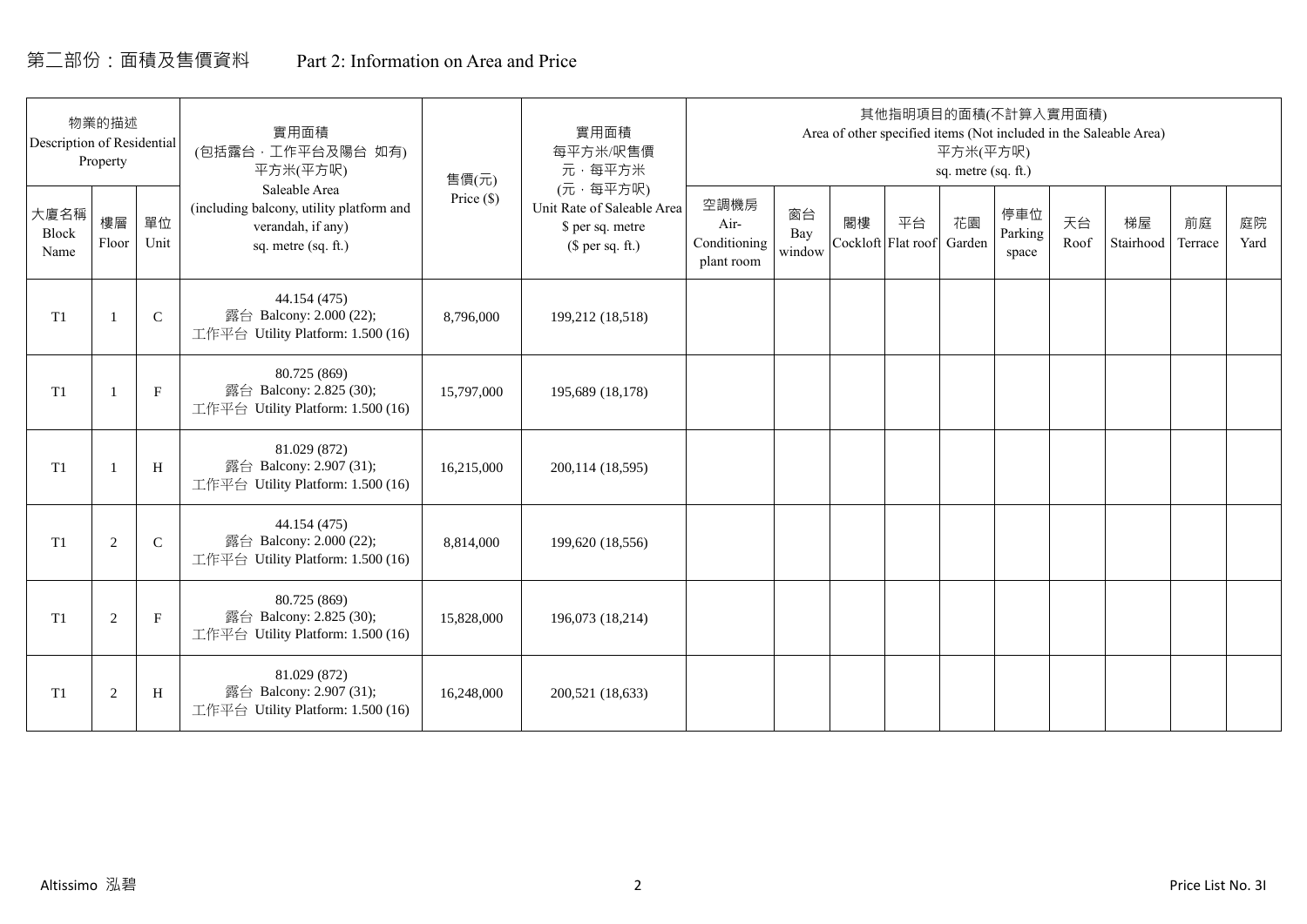| Description of Residential | 物業的描述<br>Property |               | 實用面積<br>(包括露台,工作平台及陽台 如有)<br>平方米(平方呎)                                                                 | 售價(元)      | 實用面積<br>每平方米/呎售價<br>元·每平方米                                                     |                                            |                     |    |                          | 平方米(平方呎)<br>sq. metre (sq. ft.) | 其他指明項目的面積(不計算入實用面積)     |            | Area of other specified items (Not included in the Saleable Area) |               |            |
|----------------------------|-------------------|---------------|-------------------------------------------------------------------------------------------------------|------------|--------------------------------------------------------------------------------|--------------------------------------------|---------------------|----|--------------------------|---------------------------------|-------------------------|------------|-------------------------------------------------------------------|---------------|------------|
| 大廈名稱<br>Block<br>Name      | 樓層<br>Floor       | 單位<br>Unit    | Saleable Area<br>(including balcony, utility platform and<br>verandah, if any)<br>sq. metre (sq. ft.) | Price (\$) | (元·每平方呎)<br>Unit Rate of Saleable Area<br>\$ per sq. metre<br>$$$ per sq. ft.) | 空調機房<br>Air-<br>Conditioning<br>plant room | 窗台<br>Bay<br>window | 閣樓 | 平台<br>Cockloft Flat roof | 花園<br>Garden                    | 停車位<br>Parking<br>space | 天台<br>Roof | 梯屋<br>Stairhood                                                   | 前庭<br>Terrace | 庭院<br>Yard |
| T1                         | 3                 | $\mathsf{C}$  | 44.154 (475)<br>露台 Balcony: 2.000 (22);<br>工作平台 Utility Platform: 1.500 (16)                          | 8,830,000  | 199,982 (18,589)                                                               |                                            |                     |    |                          |                                 |                         |            |                                                                   |               |            |
| T1                         | 3                 | $\mathbf{F}$  | 80.725 (869)<br>露台 Balcony: 2.825 (30);<br>工作平台 Utility Platform: 1.500 (16)                          | 15,860,000 | 196,469 (18,251)                                                               |                                            |                     |    |                          |                                 |                         |            |                                                                   |               |            |
| T1                         | 3                 | H             | 81.029 (872)<br>露台 Balcony: 2.907 (31);<br>工作平台 Utility Platform: 1.500 (16)                          | 16,280,000 | 200,916 (18,670)                                                               |                                            |                     |    |                          |                                 |                         |            |                                                                   |               |            |
| T1                         | 5                 | $\mathcal{C}$ | 44.154 (475)<br>露台 Balcony: 2.000 (22);<br>工作平台 Utility Platform: 1.500 (16)                          | 8,848,000  | 200,390 (18,627)                                                               |                                            |                     |    |                          |                                 |                         |            |                                                                   |               |            |
| T <sub>1</sub>             | 5                 | H             | 81.029 (872)<br>露台 Balcony: 2.907 (31);<br>工作平台 Utility Platform: 1.500 (16)                          | 16,427,000 | 202,730 (18,838)                                                               |                                            |                     |    |                          |                                 |                         |            |                                                                   |               |            |
| T <sub>1</sub>             | 6                 | $\mathsf{C}$  | 44.154 (475)<br>露台 Balcony: 2.000 (22);<br>工作平台 Utility Platform: 1.500 (16)                          | 8,883,000  | 201,182 (18,701)                                                               |                                            |                     |    |                          |                                 |                         |            |                                                                   |               |            |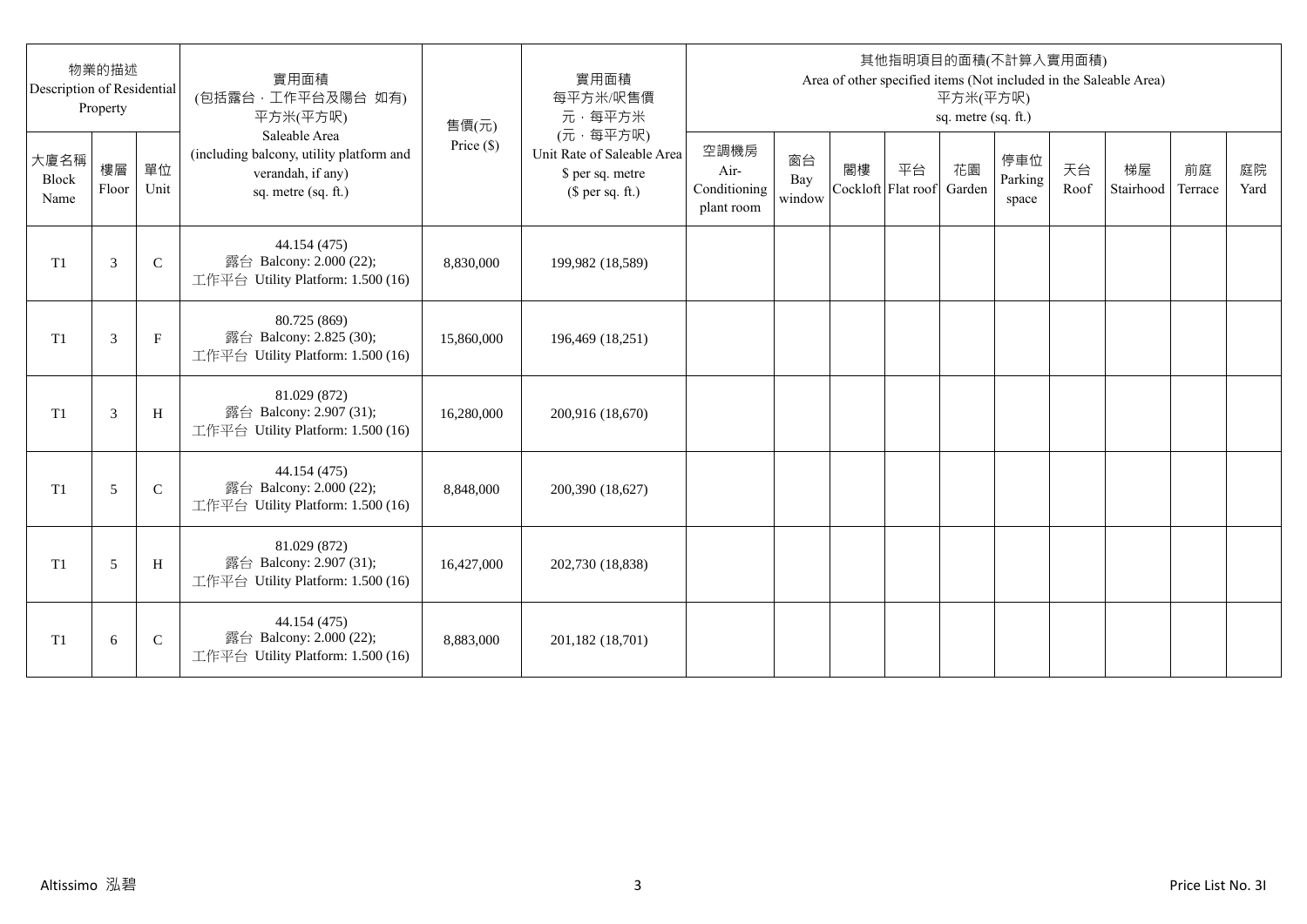| Description of Residential | 物業的描述<br>Property |              | 實用面積<br>(包括露台,工作平台及陽台 如有)<br>平方米(平方呎)                                                                 | 售價(元)      | 實用面積<br>每平方米/呎售價<br>元·每平方米                                                     |                                            |                     |                          |    | 平方米(平方呎)<br>sq. metre (sq. ft.) | 其他指明項目的面積(不計算入實用面積)     |            | Area of other specified items (Not included in the Saleable Area) |               |            |
|----------------------------|-------------------|--------------|-------------------------------------------------------------------------------------------------------|------------|--------------------------------------------------------------------------------|--------------------------------------------|---------------------|--------------------------|----|---------------------------------|-------------------------|------------|-------------------------------------------------------------------|---------------|------------|
| 大廈名稱<br>Block<br>Name      | 樓層<br>Floor       | 單位<br>Unit   | Saleable Area<br>(including balcony, utility platform and<br>verandah, if any)<br>sq. metre (sq. ft.) | Price (\$) | (元·每平方呎)<br>Unit Rate of Saleable Area<br>\$ per sq. metre<br>$$$ per sq. ft.) | 空調機房<br>Air-<br>Conditioning<br>plant room | 窗台<br>Bay<br>window | 閣樓<br>Cockloft Flat roof | 平台 | 花園<br>Garden                    | 停車位<br>Parking<br>space | 天台<br>Roof | 梯屋<br>Stairhood                                                   | 前庭<br>Terrace | 庭院<br>Yard |
| T <sub>1</sub>             | 6                 | H            | 81.029 (872)<br>露台 Balcony: 2.907 (31);<br>工作平台 Utility Platform: 1.500 (16)                          | 16,493,000 | 203,544 (18,914)                                                               |                                            |                     |                          |    |                                 |                         |            |                                                                   |               |            |
| T <sub>1</sub>             | 7                 | $\mathsf{C}$ | 44.154 (475)<br>露台 Balcony: 2.000 (22);<br>工作平台 Utility Platform: 1.500 (16)                          | 9,813,000  | 222,245 (20,659)                                                               |                                            |                     |                          |    |                                 |                         |            |                                                                   |               |            |
| T1                         | $\overline{7}$    | H            | 81.029 (872)<br>露台 Balcony: 2.907 (31);<br>工作平台 Utility Platform: 1.500 (16)                          | 16,893,000 | 208,481 (19,373)                                                               |                                            |                     |                          |    |                                 |                         |            |                                                                   |               |            |
| T1                         | 8                 | $\mathsf{C}$ | 44.154 (475)<br>露台 Balcony: 2.000 (22);<br>工作平台 Utility Platform: 1.500 (16)                          | 9,960,000  | 225,574 (20,968)                                                               |                                            |                     |                          |    |                                 |                         |            |                                                                   |               |            |
| T1                         | 8                 | H            | 81.029 (872)<br>露台 Balcony: 2.907 (31);<br>工作平台 Utility Platform: 1.500 (16)                          | 17,486,000 | 215,799 (20,053)                                                               |                                            |                     |                          |    |                                 |                         |            |                                                                   |               |            |
| T <sub>1</sub>             | 9                 | $\mathsf{C}$ | 44.154 (475)<br>露台 Balcony: 2.000 (22);<br>工作平台 Utility Platform: 1.500 (16)                          | 9,960,000  | 225,574 (20,968)                                                               |                                            |                     |                          |    |                                 |                         |            |                                                                   |               |            |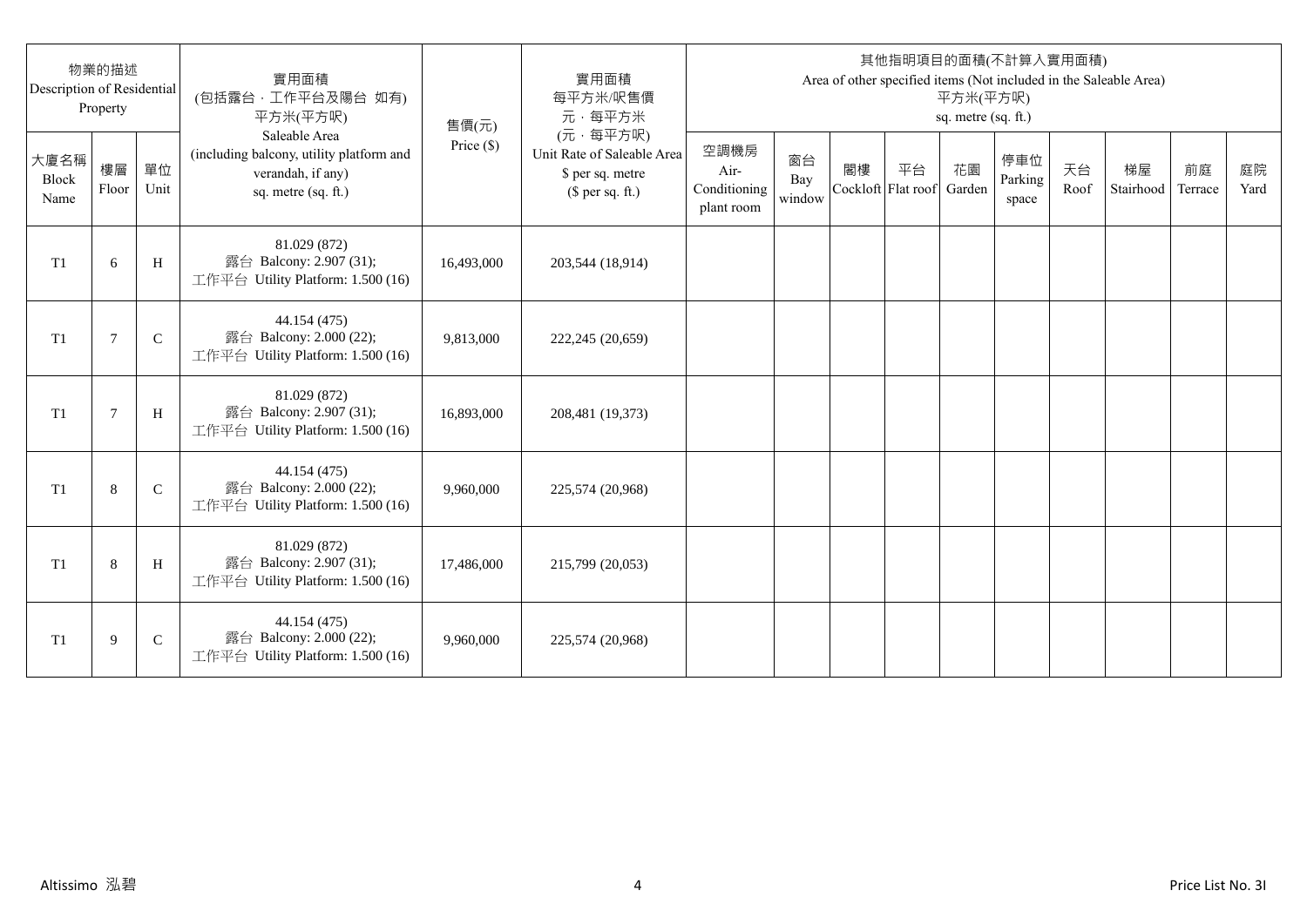| Description of Residential | 物業的描述<br>Property |              | 實用面積<br>(包括露台,工作平台及陽台 如有)<br>平方米(平方呎)                                                                 | 售價(元)      | 實用面積<br>每平方米/呎售價<br>元·每平方米                                                     |                                            |                     |                          |    | 平方米(平方呎)<br>sq. metre (sq. ft.) | 其他指明項目的面積(不計算入實用面積)     |            | Area of other specified items (Not included in the Saleable Area) |               |            |
|----------------------------|-------------------|--------------|-------------------------------------------------------------------------------------------------------|------------|--------------------------------------------------------------------------------|--------------------------------------------|---------------------|--------------------------|----|---------------------------------|-------------------------|------------|-------------------------------------------------------------------|---------------|------------|
| 大廈名稱<br>Block<br>Name      | 樓層<br>Floor       | 單位<br>Unit   | Saleable Area<br>(including balcony, utility platform and<br>verandah, if any)<br>sq. metre (sq. ft.) | Price (\$) | (元·每平方呎)<br>Unit Rate of Saleable Area<br>\$ per sq. metre<br>$$$ per sq. ft.) | 空調機房<br>Air-<br>Conditioning<br>plant room | 窗台<br>Bay<br>window | 閣樓<br>Cockloft Flat roof | 平台 | 花園<br>Garden                    | 停車位<br>Parking<br>space | 天台<br>Roof | 梯屋<br>Stairhood                                                   | 前庭<br>Terrace | 庭院<br>Yard |
| T <sub>1</sub>             | 9                 | H            | 81.029 (872)<br>露台 Balcony: 2.907 (31);<br>工作平台 Utility Platform: 1.500 (16)                          | 17,486,000 | 215,799 (20,053)                                                               |                                            |                     |                          |    |                                 |                         |            |                                                                   |               |            |
| T <sub>1</sub>             | 10                | $\mathsf{C}$ | 44.154 (475)<br>露台 Balcony: 2.000 (22);<br>工作平台 Utility Platform: 1.500 (16)                          | 10,055,000 | 227,726 (21,168)                                                               |                                            |                     |                          |    |                                 |                         |            |                                                                   |               |            |
| T1                         | 10                | H            | 81.029 (872)<br>露台 Balcony: 2.907 (31);<br>工作平台 Utility Platform: 1.500 (16)                          | 17,545,000 | 216,527 (20,120)                                                               |                                            |                     |                          |    |                                 |                         |            |                                                                   |               |            |
| T1                         | 11                | $\mathbf C$  | 44.154 (475)<br>露台 Balcony: 2.000 (22);<br>工作平台 Utility Platform: 1.500 (16)                          | 10,199,000 | 230,987 (21,472)                                                               |                                            |                     |                          |    |                                 |                         |            |                                                                   |               |            |
| T1                         | -11               | H            | 81.029 (872)<br>露台 Balcony: 2.907 (31);<br>工作平台 Utility Platform: 1.500 (16)                          | 17,705,000 | 218,502 (20,304)                                                               |                                            |                     |                          |    |                                 |                         |            |                                                                   |               |            |
| T <sub>1</sub>             | 12                | $\mathsf{C}$ | 44.154 (475)<br>露台 Balcony: 2.000 (22);<br>工作平台 Utility Platform: 1.500 (16)                          | 10,448,000 | 236,626 (21,996)                                                               |                                            |                     |                          |    |                                 |                         |            |                                                                   |               |            |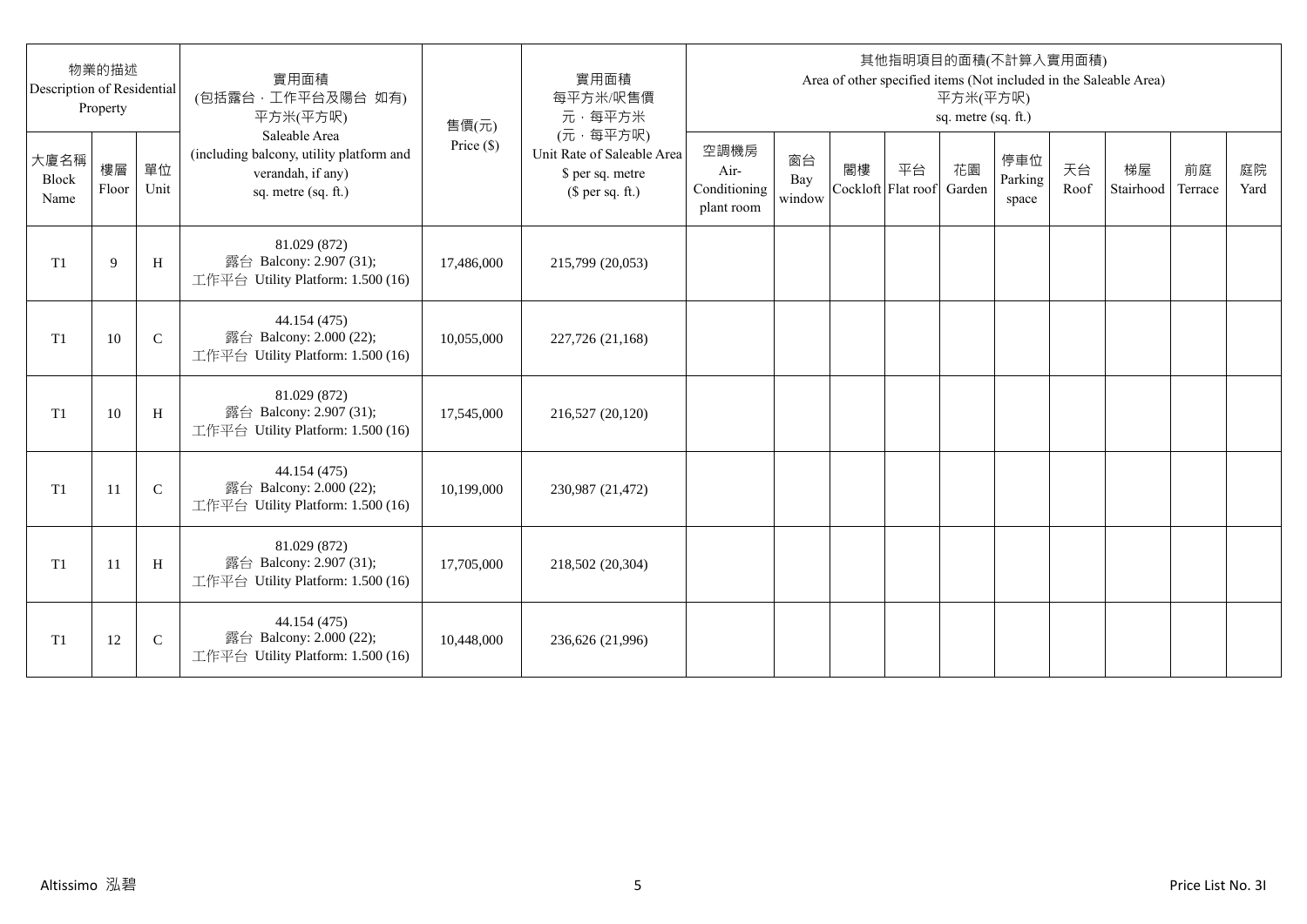| Description of Residential | 物業的描述<br>Property |              | 實用面積<br>(包括露台,工作平台及陽台 如有)<br>平方米(平方呎)                                                                 | 售價(元)      | 實用面積<br>每平方米/呎售價<br>元·每平方米                                                     |                                            |                     |                          |    | 平方米(平方呎)<br>sq. metre (sq. ft.) | 其他指明項目的面積(不計算入實用面積)     |            | Area of other specified items (Not included in the Saleable Area) |               |            |
|----------------------------|-------------------|--------------|-------------------------------------------------------------------------------------------------------|------------|--------------------------------------------------------------------------------|--------------------------------------------|---------------------|--------------------------|----|---------------------------------|-------------------------|------------|-------------------------------------------------------------------|---------------|------------|
| 大廈名稱<br>Block<br>Name      | 樓層<br>Floor       | 單位<br>Unit   | Saleable Area<br>(including balcony, utility platform and<br>verandah, if any)<br>sq. metre (sq. ft.) | Price (\$) | (元·每平方呎)<br>Unit Rate of Saleable Area<br>\$ per sq. metre<br>$$$ per sq. ft.) | 空調機房<br>Air-<br>Conditioning<br>plant room | 窗台<br>Bay<br>window | 閣樓<br>Cockloft Flat roof | 平台 | 花園<br>Garden                    | 停車位<br>Parking<br>space | 天台<br>Roof | 梯屋<br>Stairhood                                                   | 前庭<br>Terrace | 庭院<br>Yard |
| T1                         | 12                | H            | 81.029 (872)<br>露台 Balcony: 2.907 (31);<br>工作平台 Utility Platform: 1.500 (16)                          | 17,956,000 | 221,600 (20,592)                                                               |                                            |                     |                          |    |                                 |                         |            |                                                                   |               |            |
| T1                         | 15                | $\mathsf{C}$ | 44.154 (475)<br>露台 Balcony: 2.000 (22);<br>工作平台 Utility Platform: 1.500 (16)                          | 10,644,000 | 241,065 (22,408)                                                               |                                            |                     |                          |    |                                 |                         |            |                                                                   |               |            |
| T1                         | 15                | H            | 81.029 (872)<br>露台 Balcony: 2.907 (31);<br>工作平台 Utility Platform: 1.500 (16)                          | 18,293,000 | 225,759 (20,978)                                                               |                                            |                     |                          |    |                                 |                         |            |                                                                   |               |            |
| T <sub>2</sub>             | 3                 | A            | 81.620 (879)<br>露台 Balcony: 2.931 (32);<br>工作平台 Utility Platform: 1.500 (16)                          | 16,089,000 | 197, 121 (18, 304)                                                             |                                            |                     |                          |    |                                 |                         |            |                                                                   |               |            |
| T <sub>2</sub>             | 5                 | A            | 81.620 (879)<br>露台 Balcony: 2.931 (32);<br>工作平台 Utility Platform: 1.500 (16)                          | 16,293,000 | 199,620 (18,536)                                                               |                                            |                     |                          |    |                                 |                         |            |                                                                   |               |            |
| T <sub>3</sub>             |                   | A            | 76.972 (829)<br>露台 Balcony: 2.770 (30);<br>工作平台 Utility Platform: 1.500 (16)                          | 15,754,000 | 204,672 (19,004)                                                               |                                            |                     |                          |    |                                 |                         |            |                                                                   |               |            |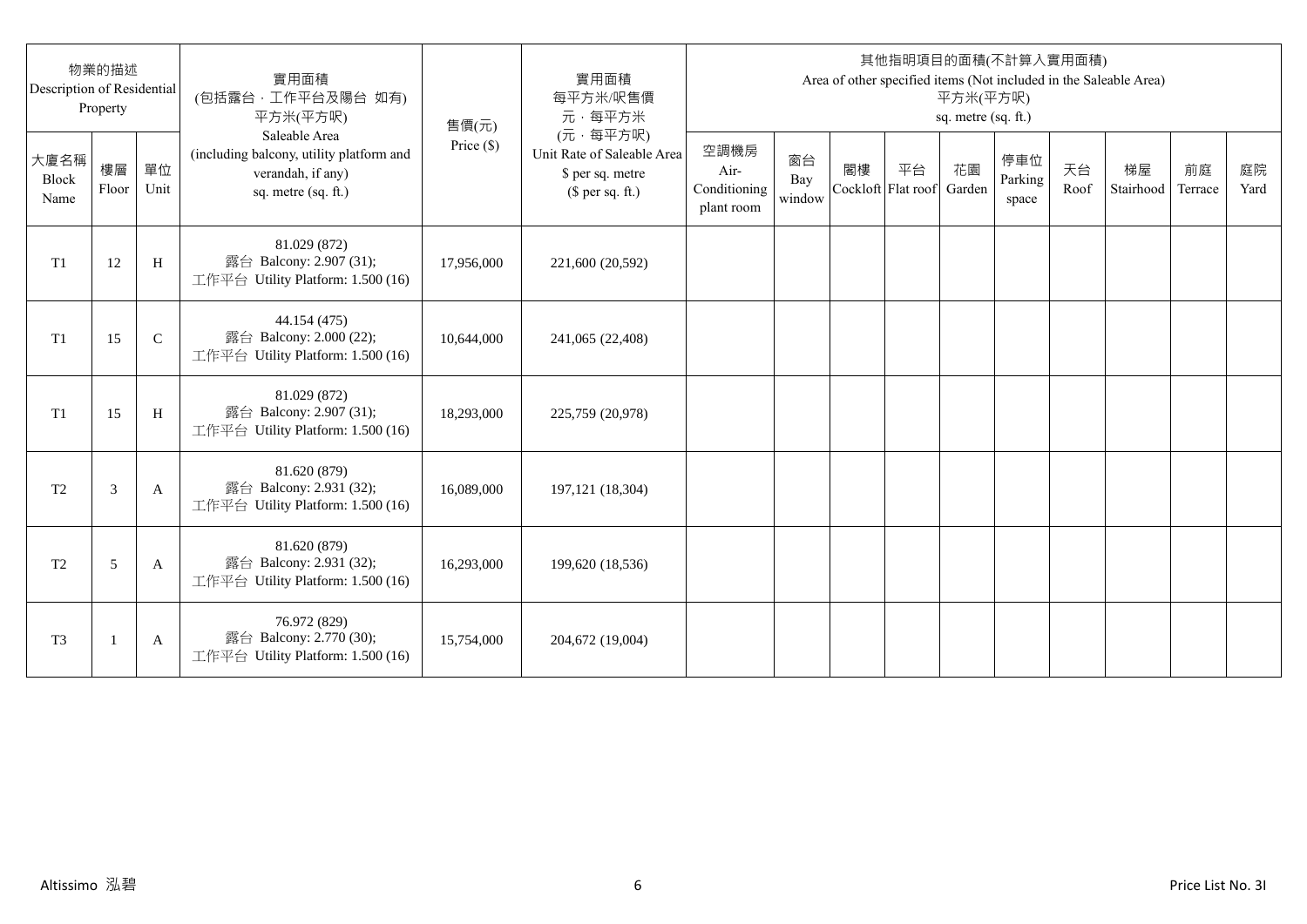| Description of Residential | 物業的描述<br>Property |              | 實用面積<br>(包括露台,工作平台及陽台 如有)<br>平方米(平方呎)                                                                 | 售價(元)      | 實用面積<br>每平方米/呎售價<br>元·每平方米                                                     |                                            |                     |    |                          | 平方米(平方呎)<br>sq. metre (sq. ft.) | 其他指明項目的面積(不計算入實用面積)     |            | Area of other specified items (Not included in the Saleable Area) |               |            |
|----------------------------|-------------------|--------------|-------------------------------------------------------------------------------------------------------|------------|--------------------------------------------------------------------------------|--------------------------------------------|---------------------|----|--------------------------|---------------------------------|-------------------------|------------|-------------------------------------------------------------------|---------------|------------|
| 大廈名稱<br>Block<br>Name      | 樓層<br>Floor       | 單位<br>Unit   | Saleable Area<br>(including balcony, utility platform and<br>verandah, if any)<br>sq. metre (sq. ft.) | Price (\$) | (元·每平方呎)<br>Unit Rate of Saleable Area<br>\$ per sq. metre<br>$$$ per sq. ft.) | 空調機房<br>Air-<br>Conditioning<br>plant room | 窗台<br>Bay<br>window | 閣樓 | 平台<br>Cockloft Flat roof | 花園<br>Garden                    | 停車位<br>Parking<br>space | 天台<br>Roof | 梯屋<br>Stairhood                                                   | 前庭<br>Terrace | 庭院<br>Yard |
| T <sub>3</sub>             | $\mathbf{1}$      | $\mathsf{C}$ | 81.348 (876)<br>露台 Balcony: 2.898 (31);<br>工作平台 Utility Platform: 1.500 (16)                          | 15,757,000 | 193,699 (17,987)                                                               |                                            |                     |    | 4.411<br>(47)            |                                 |                         |            |                                                                   |               |            |
| T <sub>3</sub>             | $\overline{c}$    | A            | 76.972 (829)<br>露台 Balcony: 2.770 (30);<br>工作平台 Utility Platform: 1.500 (16)                          | 15,785,000 | 205,075 (19,041)                                                               |                                            |                     |    |                          |                                 |                         |            |                                                                   |               |            |
| T <sub>3</sub>             | $\mathbf{2}$      | $\mathsf{C}$ | 81.348 (876)<br>露台 Balcony: 2.898 (31);<br>工作平台 Utility Platform: 1.500 (16)                          | 15,788,000 | 194,080 (18,023)                                                               |                                            |                     |    |                          |                                 |                         |            |                                                                   |               |            |
| T <sub>3</sub>             | 3                 | $\mathsf{C}$ | 81.348 (876)<br>露台 Balcony: 2.898 (31);<br>工作平台 Utility Platform: 1.500 (16)                          | 15,990,000 | 196,563 (18,253)                                                               |                                            |                     |    |                          |                                 |                         |            |                                                                   |               |            |
| T <sub>3</sub>             | 5                 | $\mathsf{C}$ | 81.348 (876)<br>露台 Balcony: 2.898 (31);<br>工作平台 Utility Platform: 1.500 (16)                          | 16,295,000 | 200,312 (18,602)                                                               |                                            |                     |    |                          |                                 |                         |            |                                                                   |               |            |
| T <sub>3</sub>             | 6                 | $\mathsf{C}$ | 81.348 (876)<br>露台 Balcony: 2.898 (31);<br>工作平台 Utility Platform: 1.500 (16)                          | 16,631,000 | 204,443 (18,985)                                                               |                                            |                     |    |                          |                                 |                         |            |                                                                   |               |            |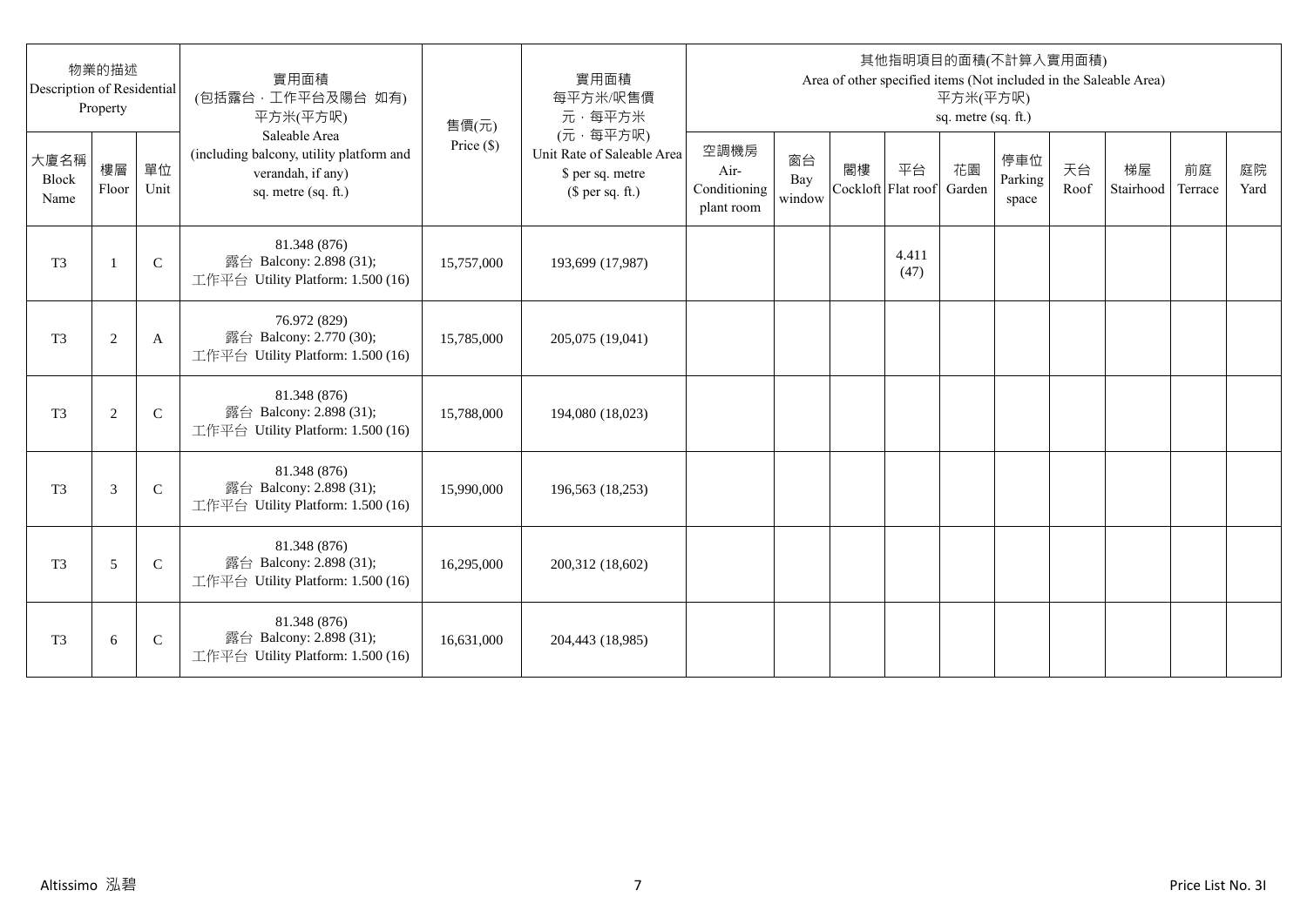| Description of Residential | 物業的描述<br>Property |              | 實用面積<br>(包括露台,工作平台及陽台 如有)<br>平方米(平方呎)                                                                 | 售價(元)      | 實用面積<br>每平方米/呎售價<br>元·每平方米                                                     |                                            |                     |                          |    | 平方米(平方呎)<br>sq. metre (sq. ft.) | 其他指明項目的面積(不計算入實用面積)     |            | Area of other specified items (Not included in the Saleable Area) |               |            |
|----------------------------|-------------------|--------------|-------------------------------------------------------------------------------------------------------|------------|--------------------------------------------------------------------------------|--------------------------------------------|---------------------|--------------------------|----|---------------------------------|-------------------------|------------|-------------------------------------------------------------------|---------------|------------|
| 大廈名稱<br>Block<br>Name      | 樓層<br>Floor       | 單位<br>Unit   | Saleable Area<br>(including balcony, utility platform and<br>verandah, if any)<br>sq. metre (sq. ft.) | Price (\$) | (元·每平方呎)<br>Unit Rate of Saleable Area<br>\$ per sq. metre<br>$$$ per sq. ft.) | 空調機房<br>Air-<br>Conditioning<br>plant room | 窗台<br>Bay<br>window | 閣樓<br>Cockloft Flat roof | 平台 | 花園<br>Garden                    | 停車位<br>Parking<br>space | 天台<br>Roof | 梯屋<br>Stairhood                                                   | 前庭<br>Terrace | 庭院<br>Yard |
| T <sub>3</sub>             | $\tau$            | $\mathsf{C}$ | 81.348 (876)<br>露台 Balcony: 2.898 (31);<br>工作平台 Utility Platform: 1.500 (16)                          | 17,554,000 | 215,789 (20,039)                                                               |                                            |                     |                          |    |                                 |                         |            |                                                                   |               |            |
| T <sub>5</sub>             |                   | A            | 79.371 (854)<br>露台 Balcony: 2.851 (31);<br>工作平台 Utility Platform: 1.500 (16)                          | 14,591,000 | 183,833 (17,085)                                                               |                                            |                     |                          |    |                                 |                         |            |                                                                   |               |            |
| H17-H18                    | $\mathbf{1}$      | $H17-B$      | 25.446 (274)<br>露台 Balcony: 2.000 (22);<br>工作平台 Utility Platform: 0.000 (0)                           | 6,565,000  | 257,997 (23,960)                                                               |                                            |                     |                          |    |                                 |                         |            |                                                                   |               |            |
| H17-H18                    | 2                 | $H17-A$      | 45.396 (489)<br>露台 Balcony: 2.000 (22);<br>工作平台 Utility Platform: 0.000 (0)                           | 9,785,000  | 215,548 (20,010)                                                               |                                            |                     |                          |    |                                 |                         |            |                                                                   |               |            |
| H17-H18                    | 2                 | $H17-B$      | 25.446 (274)<br>露台 Balcony: 2.000 (22);<br>工作平台 Utility Platform: 0.000 (0)                           | 6,635,000  | 260,748 (24,215)                                                               |                                            |                     |                          |    |                                 |                         |            |                                                                   |               |            |
| H17-H18                    | 3                 | <b>H17-A</b> | 45.396 (489)<br>露台 Balcony: 2.000 (22);<br>工作平台 Utility Platform: 0.000 (0)                           | 9,805,000  | 215,988 (20,051)                                                               |                                            |                     |                          |    |                                 |                         |            |                                                                   |               |            |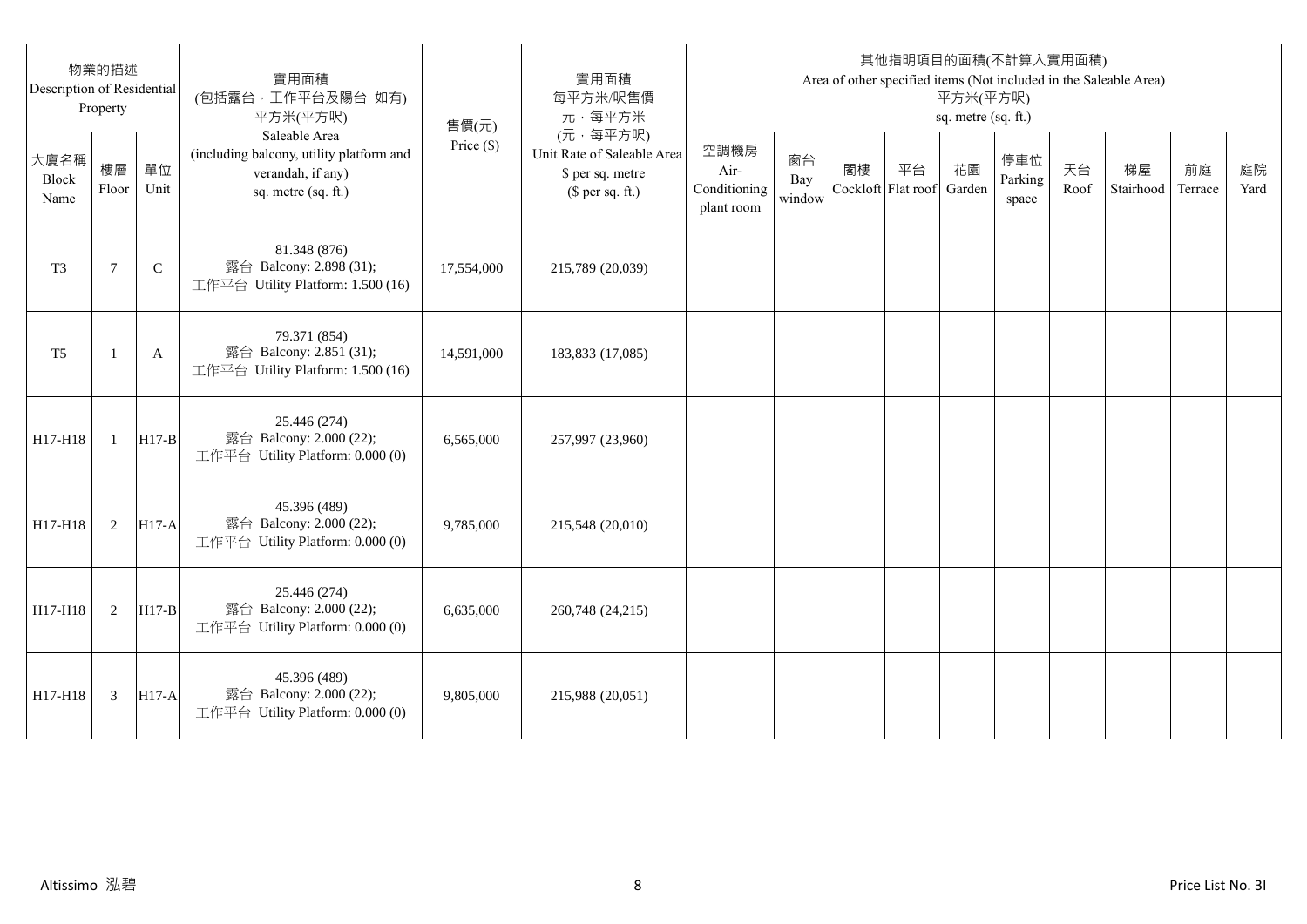| Description of Residential | 物業的描述<br>Property |              | 實用面積<br>(包括露台,工作平台及陽台 如有)<br>平方米(平方呎)                                                                 | 售價(元)      | 實用面積<br>每平方米/呎售價<br>元·每平方米                                                     |                                            |                     |                          |    | 平方米(平方呎)<br>sq. metre (sq. ft.) | 其他指明項目的面積(不計算入實用面積)     |            | Area of other specified items (Not included in the Saleable Area) |               |            |
|----------------------------|-------------------|--------------|-------------------------------------------------------------------------------------------------------|------------|--------------------------------------------------------------------------------|--------------------------------------------|---------------------|--------------------------|----|---------------------------------|-------------------------|------------|-------------------------------------------------------------------|---------------|------------|
| 大廈名稱<br>Block<br>Name      | 樓層<br>Floor       | 單位<br>Unit   | Saleable Area<br>(including balcony, utility platform and<br>verandah, if any)<br>sq. metre (sq. ft.) | Price (\$) | (元·每平方呎)<br>Unit Rate of Saleable Area<br>\$ per sq. metre<br>$$$ per sq. ft.) | 空調機房<br>Air-<br>Conditioning<br>plant room | 窗台<br>Bay<br>window | 閣樓<br>Cockloft Flat roof | 平台 | 花園<br>Garden                    | 停車位<br>Parking<br>space | 天台<br>Roof | 梯屋<br>Stairhood                                                   | 前庭<br>Terrace | 庭院<br>Yard |
| H17-H18                    | 3                 | $H17-B$      | 25.446 (274)<br>露台 Balcony: 2.000 (22);<br>工作平台 Utility Platform: 0.000 (0)                           | 6,704,000  | 263,460 (24,467)                                                               |                                            |                     |                          |    |                                 |                         |            |                                                                   |               |            |
| H17-H18                    | $\mathbf{1}$      | $H18-B$      | 25.159 (271)<br>露台 Balcony: 2.000 (22);<br>工作平台 Utility Platform: 0.000 (0)                           | 6.497,000  | 258,238 (23,974)                                                               |                                            |                     |                          |    |                                 |                         |            |                                                                   |               |            |
| H17-H18                    | 2                 | <b>H18-A</b> | 43.710 (470)<br>露台 Balcony: 2.000 (22);<br>工作平台 Utility Platform: 0.000 (0)                           | 9,406,000  | 215,191 (20,013)                                                               |                                            |                     |                          |    |                                 |                         |            |                                                                   |               |            |
| H17-H18                    | 2                 | $H18-B$      | 25.159 (271)<br>露台 Balcony: 2.000 (22);<br>工作平台 Utility Platform: 0.000 (0)                           | 6,565,000  | 260,940 (24,225)                                                               |                                            |                     |                          |    |                                 |                         |            |                                                                   |               |            |
| H17-H18                    | 3                 | H18-A        | 43.710 (470)<br>露台 Balcony: 2.000 (22);<br>工作平台 Utility Platform: 0.000 (0)                           | 9,423,000  | 215,580 (20,049)                                                               |                                            |                     |                          |    |                                 |                         |            |                                                                   |               |            |
| H17-H18                    | 3                 | $H18-B$      | 25.159 (271)<br>露台 Balcony: 2.000 (22);<br>工作平台 Utility Platform: 0.000 (0)                           | 6.636,000  | 263,762 (24,487)                                                               |                                            |                     |                          |    |                                 |                         |            |                                                                   |               |            |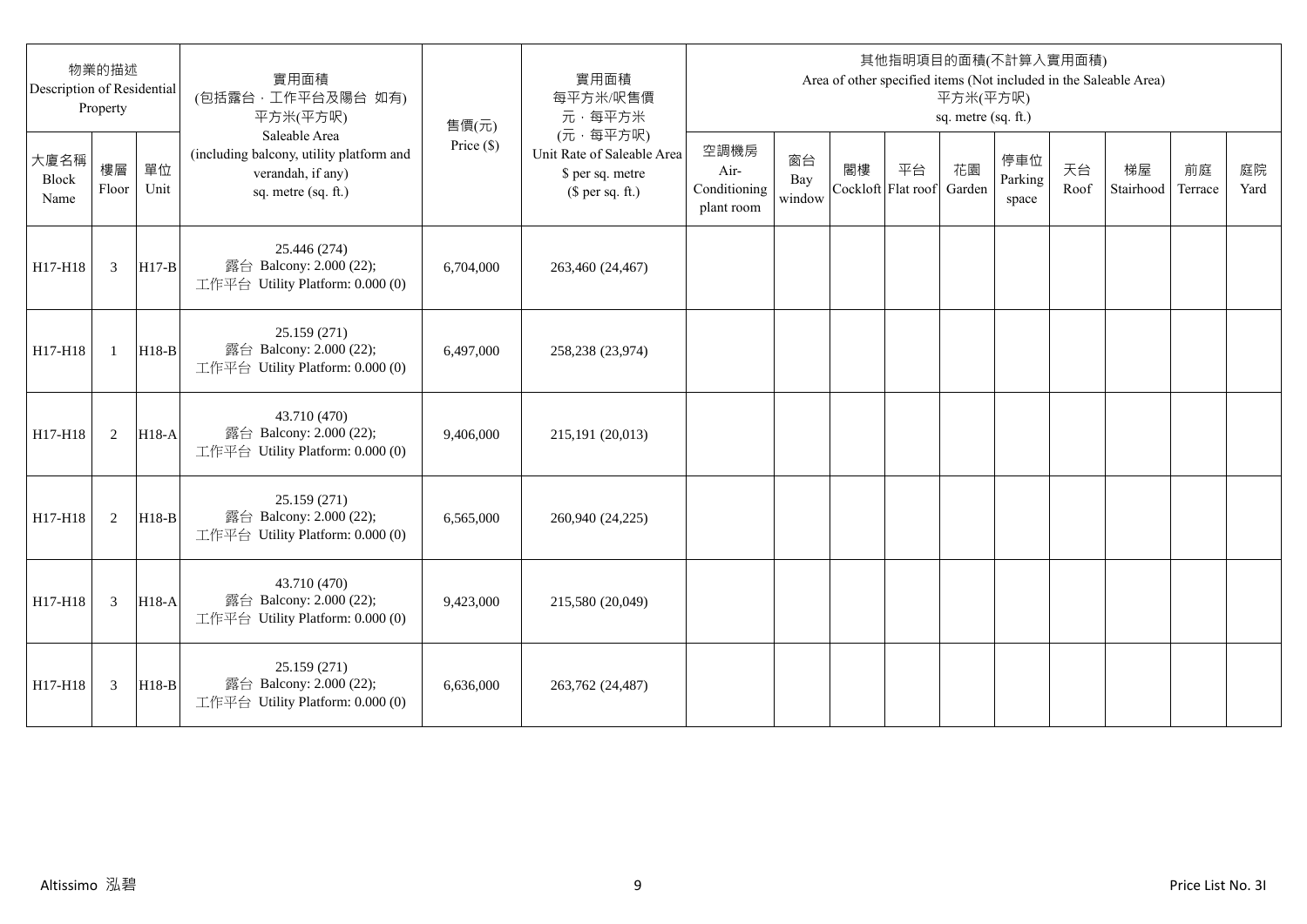| Description of Residential | 物業的描述<br>Property |            | 實用面積<br>(包括露台,工作平台及陽台 如有)<br>平方米(平方呎)                                                                 | 售價(元)        | 實用面積<br>每平方米/呎售價<br>元·每平方米                                                     |                                            |                     |    |                          | 平方米(平方呎)<br>sq. metre (sq. ft.) | 其他指明項目的面積(不計算入實用面積)     |            | Area of other specified items (Not included in the Saleable Area) |               |            |
|----------------------------|-------------------|------------|-------------------------------------------------------------------------------------------------------|--------------|--------------------------------------------------------------------------------|--------------------------------------------|---------------------|----|--------------------------|---------------------------------|-------------------------|------------|-------------------------------------------------------------------|---------------|------------|
| 大廈名稱<br>Block<br>Name      | 樓層<br>Floor       | 單位<br>Unit | Saleable Area<br>(including balcony, utility platform and<br>verandah, if any)<br>sq. metre (sq. ft.) | Price $(\$)$ | (元·每平方呎)<br>Unit Rate of Saleable Area<br>\$ per sq. metre<br>$$$ per sq. ft.) | 空調機房<br>Air-<br>Conditioning<br>plant room | 窗台<br>Bay<br>window | 閣樓 | 平台<br>Cockloft Flat roof | 花園<br>Garden                    | 停車位<br>Parking<br>space | 天台<br>Roof | 梯屋<br>Stairhood                                                   | 前庭<br>Terrace | 庭院<br>Yard |
| H19-H20                    | $\mathbf{1}$      | $H19-B$    | 25.202 (271)<br>露台 Balcony: 2.000 (22);<br>工作平台 Utility Platform: 0.000 (0)                           | 6,497,000    | 257,797 (23,974)                                                               |                                            |                     |    |                          |                                 |                         |            |                                                                   |               |            |
| H19-H20                    | 2                 | $H19-A$    | 45.052 (485)<br>露台 Balcony: 2.000 (22);<br>工作平台 Utility Platform: 0.000 (0)                           | 9,705,000    | 215,418 (20,010)                                                               |                                            |                     |    |                          |                                 |                         |            |                                                                   |               |            |
| H19-H20                    | 2                 | $H19-B$    | 25.202 (271)<br>露台 Balcony: 2.000 (22);<br>工作平台 Utility Platform: 0.000 (0)                           | 6.565.000    | 260,495 (24,225)                                                               |                                            |                     |    |                          |                                 |                         |            |                                                                   |               |            |
| H19-H20                    | 3                 | $H19-A$    | 45.052 (485)<br>露台 Balcony: 2.000 (22);<br>工作平台 Utility Platform: 0.000 (0)                           | 9,724,000    | 215,839 (20,049)                                                               |                                            |                     |    |                          |                                 |                         |            |                                                                   |               |            |
| H19-H20                    | 3                 | $H19-B$    | 25.202 (271)<br>露台 Balcony: 2.000 (22);<br>工作平台 Utility Platform: 0.000 (0)                           | 6,636,000    | 263,312 (24,487)                                                               |                                            |                     |    |                          |                                 |                         |            |                                                                   |               |            |
| H19-H20                    | 1                 | $H20-B$    | 25.458 (274)<br>露台 Balcony: 2.000 (22);<br>工作平台 Utility Platform: 0.000 (0)                           | 6,565,000    | 257,876 (23,960)                                                               |                                            |                     |    |                          |                                 |                         |            |                                                                   |               |            |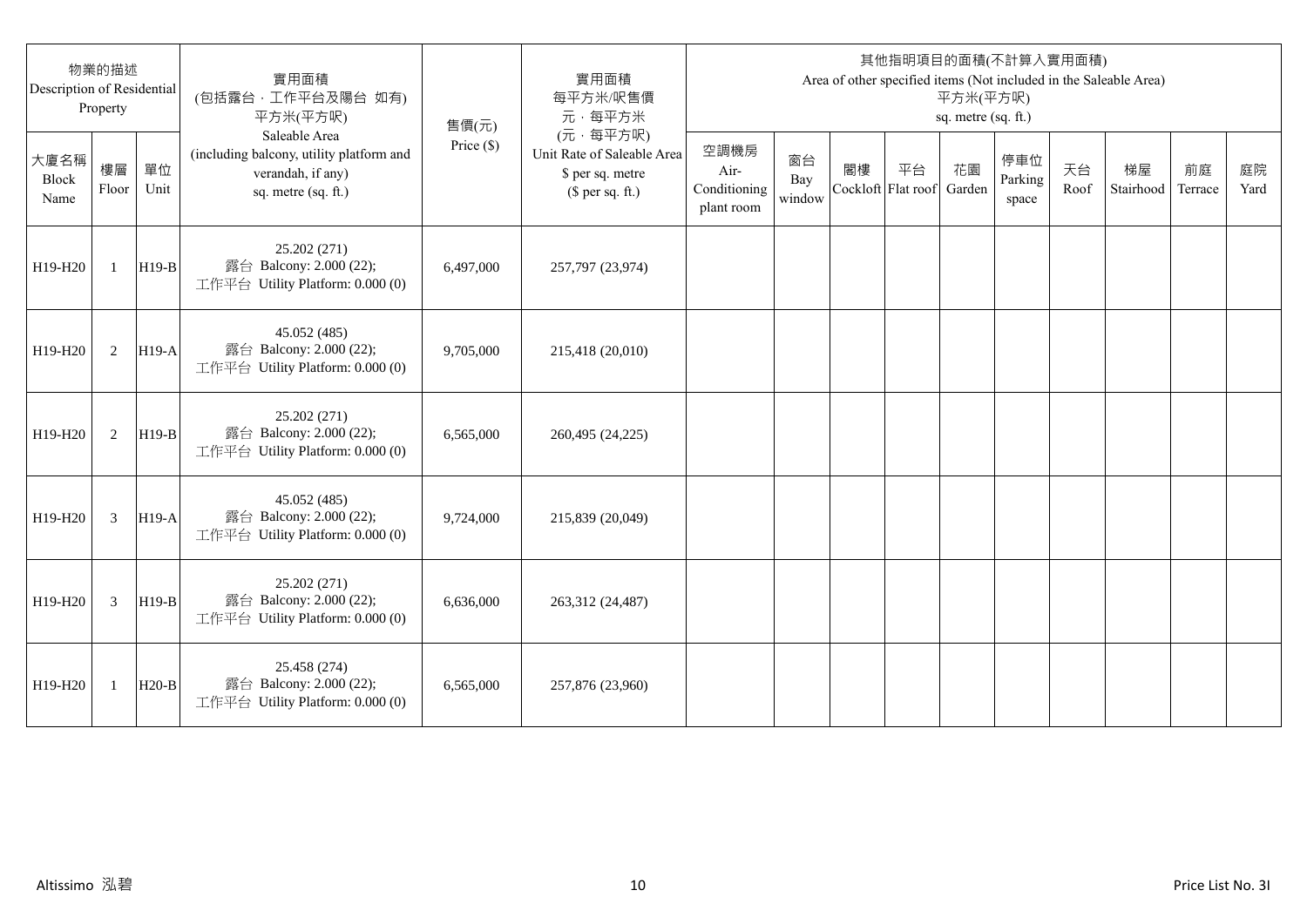| 物業的描述<br>Description of Residential<br>Property |                |            | 實用面積<br>(包括露台,工作平台及陽台 如有)<br>平方米(平方呎)                                                                 | 售價(元)        | 實用面積<br>每平方米/呎售價<br>元·每平方米                                                     | 其他指明項目的面積(不計算入實用面積)<br>Area of other specified items (Not included in the Saleable Area)<br>平方米(平方呎)<br>sq. metre (sq. ft.) |                     |                          |    |              |                         |            |                 |               |            |
|-------------------------------------------------|----------------|------------|-------------------------------------------------------------------------------------------------------|--------------|--------------------------------------------------------------------------------|-----------------------------------------------------------------------------------------------------------------------------|---------------------|--------------------------|----|--------------|-------------------------|------------|-----------------|---------------|------------|
| 大廈名稱<br>Block<br>Name                           | 樓層<br>Floor    | 單位<br>Unit | Saleable Area<br>(including balcony, utility platform and<br>verandah, if any)<br>sq. metre (sq. ft.) | Price $(\$)$ | (元·每平方呎)<br>Unit Rate of Saleable Area<br>\$ per sq. metre<br>$$$ per sq. ft.) | 空調機房<br>Air-<br>Conditioning<br>plant room                                                                                  | 窗台<br>Bay<br>window | 閣樓<br>Cockloft Flat roof | 平台 | 花園<br>Garden | 停車位<br>Parking<br>space | 天台<br>Roof | 梯屋<br>Stairhood | 前庭<br>Terrace | 庭院<br>Yard |
| H19-H20                                         | 2              | $H20-A$    | 44.290 (477)<br>露台 Balcony: 2.000 (22);<br>工作平台 Utility Platform: 0.000 (0)                           | 9,545,000    | 215,511 (20,010)                                                               |                                                                                                                             |                     |                          |    |              |                         |            |                 |               |            |
| H19-H20                                         | 2              | $H20-B$    | 25.458 (274)<br>露台 Balcony: 2.000 (22);<br>工作平台 Utility Platform: 0.000 (0)                           | 6,635,000    | 260,625 (24,215)                                                               |                                                                                                                             |                     |                          |    |              |                         |            |                 |               |            |
| H19-H20                                         | 3              | $H20-A$    | 44.290 (477)<br>露台 Balcony: 2.000 (22);<br>工作平台 Utility Platform: 0.000 (0)                           | 9,564,000    | 215,940 (20,050)                                                               |                                                                                                                             |                     |                          |    |              |                         |            |                 |               |            |
| H19-H20                                         | $\overline{3}$ | $H20-B$    | 25.458 (274)<br>露台 Balcony: 2.000 (22);<br>工作平台 Utility Platform: 0.000 (0)                           | 6,704,000    | 263,336 (24,467)                                                               |                                                                                                                             |                     |                          |    |              |                         |            |                 |               |            |
| H21                                             | $\mathbf{1}$   | $H21-B$    | 26.683 (287)<br>露台 Balcony: 2.000 (22);<br>工作平台 Utility Platform: 0.000 (0)                           | 6,761,000    | 253,382 (23,557)                                                               |                                                                                                                             |                     |                          |    |              |                         |            |                 |               |            |
| H21                                             | 2              | $H21-A$    | 53.753 (579)<br>露台 Balcony: 2.000 (22);<br>工作平台 Utility Platform: 0.000 (0)                           | 11,816,000   | 219,820 (20,408)                                                               |                                                                                                                             |                     |                          |    |              |                         |            |                 |               |            |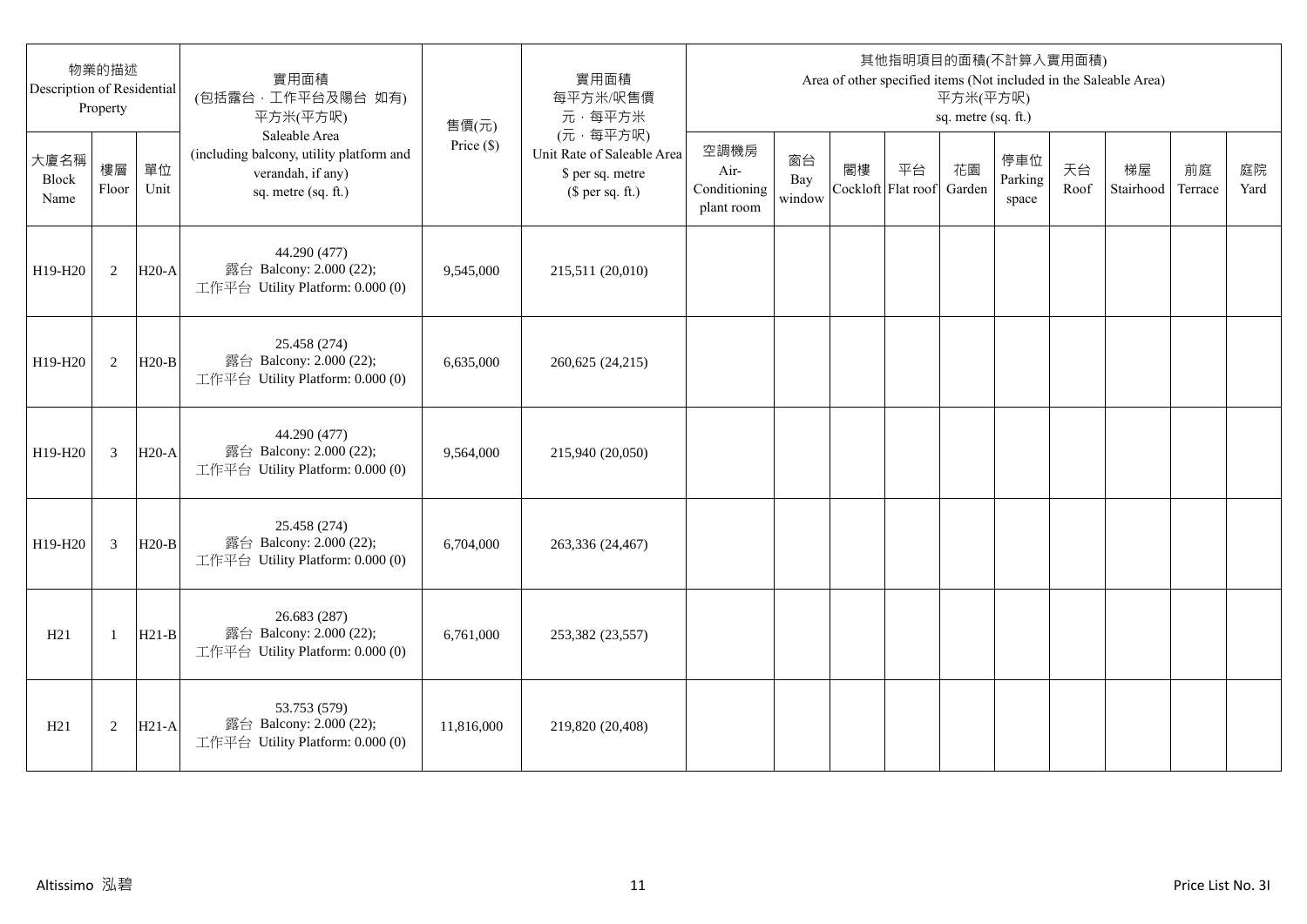| 物業的描述<br>Description of Residential<br>Property |             |            | 實用面積<br>(包括露台·工作平台及陽台 如有)<br>平方米(平方呎)                                                                 | 售價(元)        | 實用面積<br>每平方米/呎售價<br>元·每平方米                                                     | 其他指明項目的面積(不計算入實用面積)<br>Area of other specified items (Not included in the Saleable Area)<br>平方米(平方呎)<br>sq. metre (sq. ft.) |                     |    |                                 |    |                         |            |                 |               |            |
|-------------------------------------------------|-------------|------------|-------------------------------------------------------------------------------------------------------|--------------|--------------------------------------------------------------------------------|-----------------------------------------------------------------------------------------------------------------------------|---------------------|----|---------------------------------|----|-------------------------|------------|-----------------|---------------|------------|
| 大廈名稱<br>Block<br>Name                           | 樓層<br>Floor | 單位<br>Unit | Saleable Area<br>(including balcony, utility platform and<br>verandah, if any)<br>sq. metre (sq. ft.) | Price $(\$)$ | (元·每平方呎)<br>Unit Rate of Saleable Area<br>\$ per sq. metre<br>$$$ per sq. ft.) | 空調機房<br>Air-<br>Conditioning<br>plant room                                                                                  | 窗台<br>Bay<br>window | 閣樓 | 平台<br>Cockloft Flat roof Garden | 花園 | 停車位<br>Parking<br>space | 天台<br>Roof | 梯屋<br>Stairhood | 前庭<br>Terrace | 庭院<br>Yard |
| H21                                             | 2           | $H21-B$    | 26.683 (287)<br>露台 Balcony: 2.000 (22);<br>工作平台 Utility Platform: $0.000(0)$                          | 6,775,000    | 253,907 (23,606)                                                               |                                                                                                                             |                     |    |                                 |    |                         |            |                 |               |            |
| H21                                             | 3           | $H21-A$    | 53.753 (579)<br>露台 Balcony: 2.000 (22);<br>工作平台 Utility Platform: 0.000 (0)                           | 11,840,000   | 220,267 (20,449)                                                               |                                                                                                                             |                     |    |                                 |    |                         |            |                 |               |            |
| H21                                             | 3           | $H21-B$    | 26.683 (287)<br>露台 Balcony: 2.000 (22);<br>工作平台 Utility Platform: $0.000(0)$                          | 6,811,000    | 255,256 (23,732)                                                               |                                                                                                                             |                     |    |                                 |    |                         |            |                 |               |            |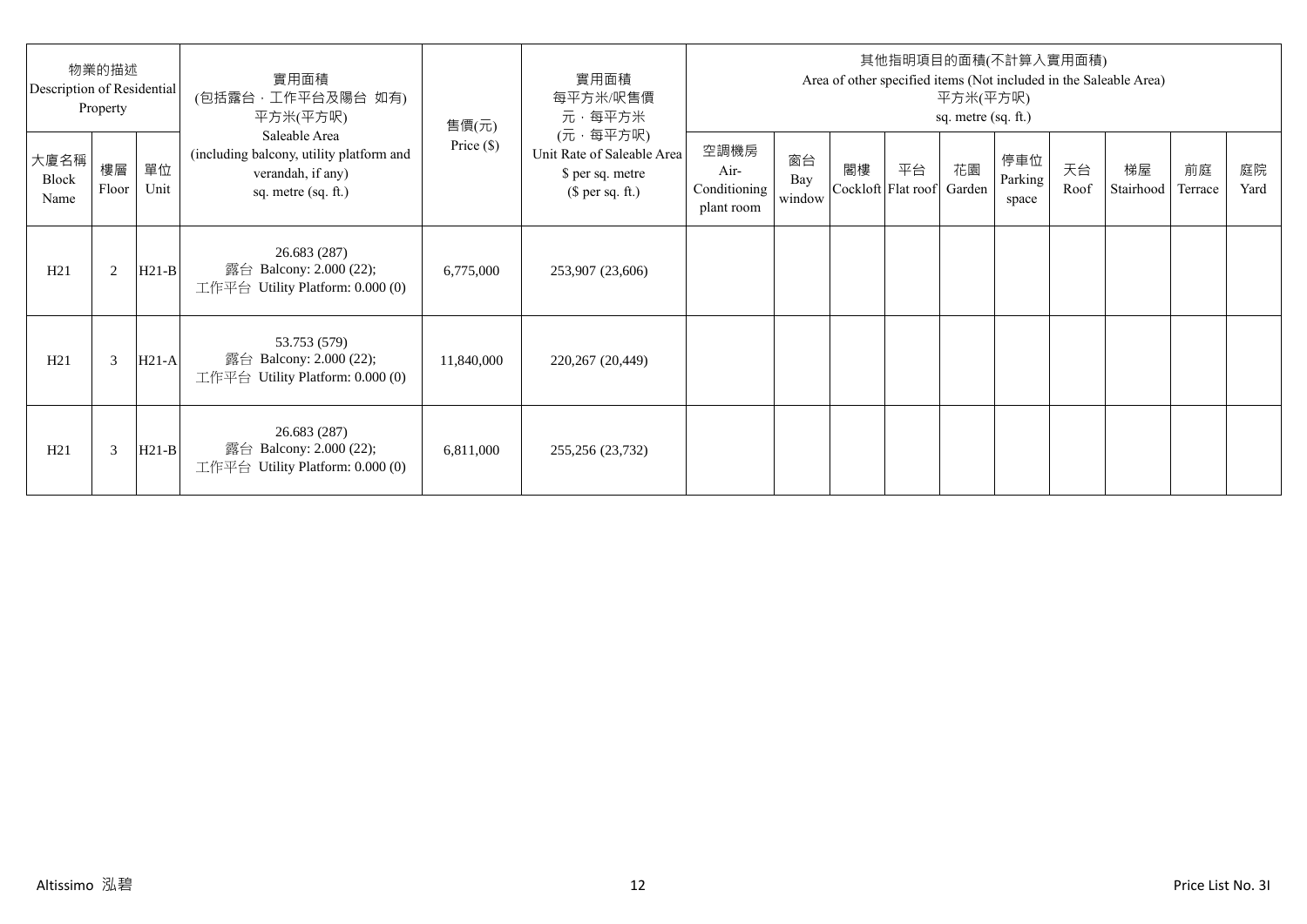# **第三部份:其他資料 Part 3: Other Information**

#### (1) 準買家應參閱發展項目的售樓說明書,以了解該項目的資料。 Prospective purchasers are advised to refer to the sales brochure for the development for information on the development.

#### $(2)$  根據《一手住宅物業銷售條例》第 52(1)條及第 53(2)及(3)條,

According to sections 52(1) and 53(2) and (3) of the Residential Properties (First-hand Sales) Ordinance, –

# 第 52(1) 條 / Section 52(1)

在某人就指明住宅物業與擁有人訂立臨時買賣合約時,該人須向擁有人支付售價的 5%的臨時訂金。

A preliminary deposit of 5% of the purchase price is payable by a person to the owner on entering into a preliminary agreement for sale and purchase in respect of the specified residential property with the owner.

# 第 53(2) 條 / Section 53(2)

————————————————————<br>如某人於某日期訂立臨時買賣合約,並於該日期後的 5 個工作日內,就有關住宅物業簽立買賣合約,則擁有人必須在該日期後的 8 個工作日內,簽立該買賣合約。 If a person executes an agreement for sale and purchase in respect of the residential property within 5 working days after the date on which the person enters into the preliminary agreement for sale and purchase, the owner must execute the agreement for sale and purchase within 8 working days after that date.

# 第 53(3) 條 / Section 53(3)

如某人於某日期訂立臨時買賣合約時,但沒有於該日期後的 5 個工作日內,就有關住宅物業簽立買賣合約,則 – (i)該臨時合約即告終止;(ji)有關的臨時訂金即予沒收;及 (iii)擁有人

# 不得就該人沒有簽立買賣合約而針對該人提出進一步申索。

If a person does not execute an agreement for sale and purchase in respect of the residential property within 5 working days after the date on which the person enters into the preliminary agreement for sale and purchase-

(i) the preliminary agreement is terminated; (ii) the preliminary deposit is forfeited; and (iii) the owner does not have any further claim against the person for the failure.

# (3) 實用面積及屬該住宅物業其他指明項目的面積是按《一手住宅物業銷售條例》第 8 條及附表二第 2 部的計算得出的。

The saleable area and area of other specified items of the residential property are calculated in accordance with section 8 and Part 2 of Schedule 2 to the Residential Properties(First-hand Sales) Ordinance.

#### (4)(i) 註:在第(4)段 中: 「售價」指本價單第二部份中所列之住宅物業的售價,而「成交金額」指將於臨時合約中訂明的住宅物業的實際售價。因應不同支付條款及/或折扣按售價 計算得出之價目,皆以進位到最接近的千位數作為成交金額。

- (b) 「工作日」按《一手住宅物業銷售條例》第 2(1)條所定義。
- (c) 「臨時合約」指臨時買賣合約。
- Note: In (d) 「正式合約」指正式買賣合約。

paragraph (4): (a) "price" means the price of the residential property set out in Part 2 of this price list, and "transaction price" means the actual price of the residential property to be set out in PASP. The price obtained after applying the relevant terms of payment and/or applicable discount(s) on the price will be rounded up to the nearest thousand to determine the transaction price.

- (b) "working day" shall be as defined in section 2(1) of the Residential Properties (First-hand Sales) Ordinance.
- $(c)$ "PASP" means the Preliminary Agreement for Sale and Purchase.
- $(d)$ "ASP" means the Agreement for Sale and Purchase.

於簽署臨時合約時,買方須繳付相等於成交金額的 5%作為臨時訂金,請帶備港幣\$100,000 銀行本票以支付部份臨時訂金,抬頭請寫「的近律師行」或"Deacons"。請另備支票以 繳付臨時訂金之餘額。

The purchasers shall pay the preliminary deposit equivalent to 5% of the transaction price upon signing of the PASP. Please bring along a cashiers' order of HK\$100,000 made payable to "Deacons" for payment of part of the preliminary deposit. Please also bring along a cheque for payment of the balance of the preliminary deposit.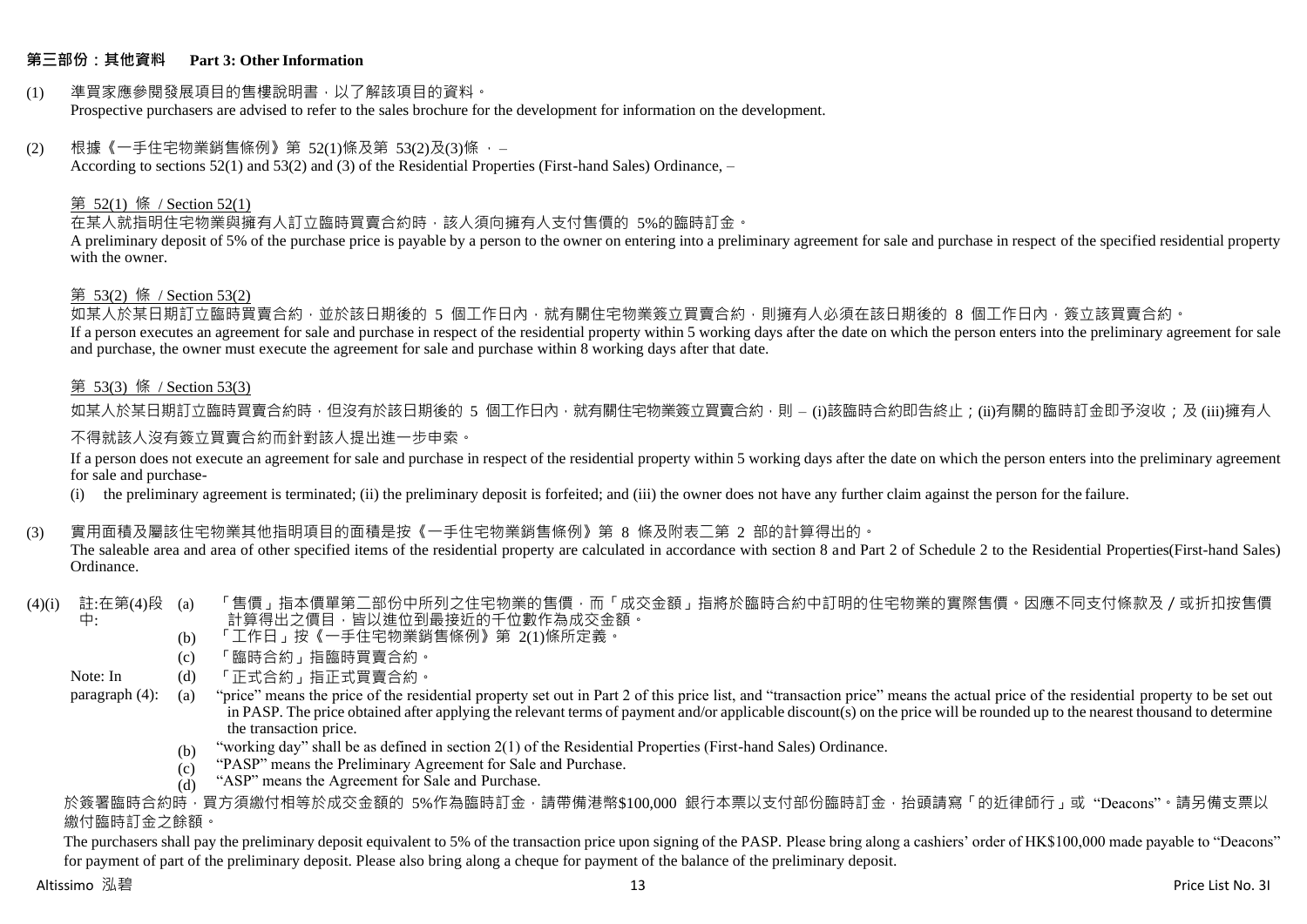- (A) 120 天現金優惠付款計劃 120-day Cash Payment Plan (照售價減 10%) (10% discount from the price)
	- (1) 買方須於簽署臨時合約時繳付相等於成交金額 5% 作為臨時訂金。買方須於簽署臨時合約後 5 個工作日內簽署正式合約。 The purchaser shall pay the preliminary deposit equivalent to 5% of the transaction price upon signing of the PASP. The ASP shall be signed by the purchaser within 5 working days after signing of the PASP.
	- (2) 買方簽署臨時合約後 30 天內再付成交金額 5%作為加付訂金。 A further 5% of the transaction price being further deposit shall be paid by the purchaser within 30 days after signing of the PASP.
	- 成交金額 90% 即成交金額餘款於買方簽署臨時合約後 120 天内或於賣方就其有能力將有關住宅物業有效地轉讓予買方一事向買方發出書面通知的日期後的 14 日內由買方 付清,以較早者為準。

90% of the transaction price being balance of the transaction price shall be paid by the purchaser within 120 days after signing of the PASP or within 14 days after the date of written notification to the purchaser that the vendor is in a position validly to assign the relevant residential property to the purchaser, whichever is earlier.

本付款計劃提供「101 第一按揭貸款」及「101 第二按揭貸款」安排,該安排詳情見第 (4)(iii)(h) 段及第 (4)(iii)(i) 段。 The arrangements of "101 First Mortgage Loan" and "101 Second Mortgage Loan" will be provided under this payment plan. Please see paragraph (4)(iii)(h) and paragraph (4)(iii)(i) for the details of that arrangement.

- (A1) (並無此編號之支付條款)( No Terms of Payment of such numbering)
- (A2) (並無此編號之支付條款)( No Terms of Payment of such numbering)
- (A3) (並無此編號之支付條款)( No Terms of Payment of such numbering)
- (A4) (並無此編號之支付條款)( No Terms of Payment of such numbering)
- (B) (並無此編號之支付條款)( No Terms of Payment of such numbering)
- (C) (並無此編號之支付條款)( No Terms of Payment of such numbering)
- (C1) (並無此編號之支付條款)( No Terms of Payment of such numbering)
- (C2) (並無此編號之支付條款)( No Terms of Payment of such numbering)
- (C3) (並無此編號之支付條款)( No Terms of Payment of such numbering)
- (C4)(並無此編號之支付條款)( No Terms of Payment of such numbering)

#### (C5) 5% 首置建築期付款計劃 5% Easy-pay Stage Payment Plan (照售價減 5%) (5% discount from the price)

(1) 買方須於簽署臨時合約時繳付相等於成交金額 5% 作為臨時訂金。買方須於簽署臨時合約後 5 個工作日內簽署正式合約。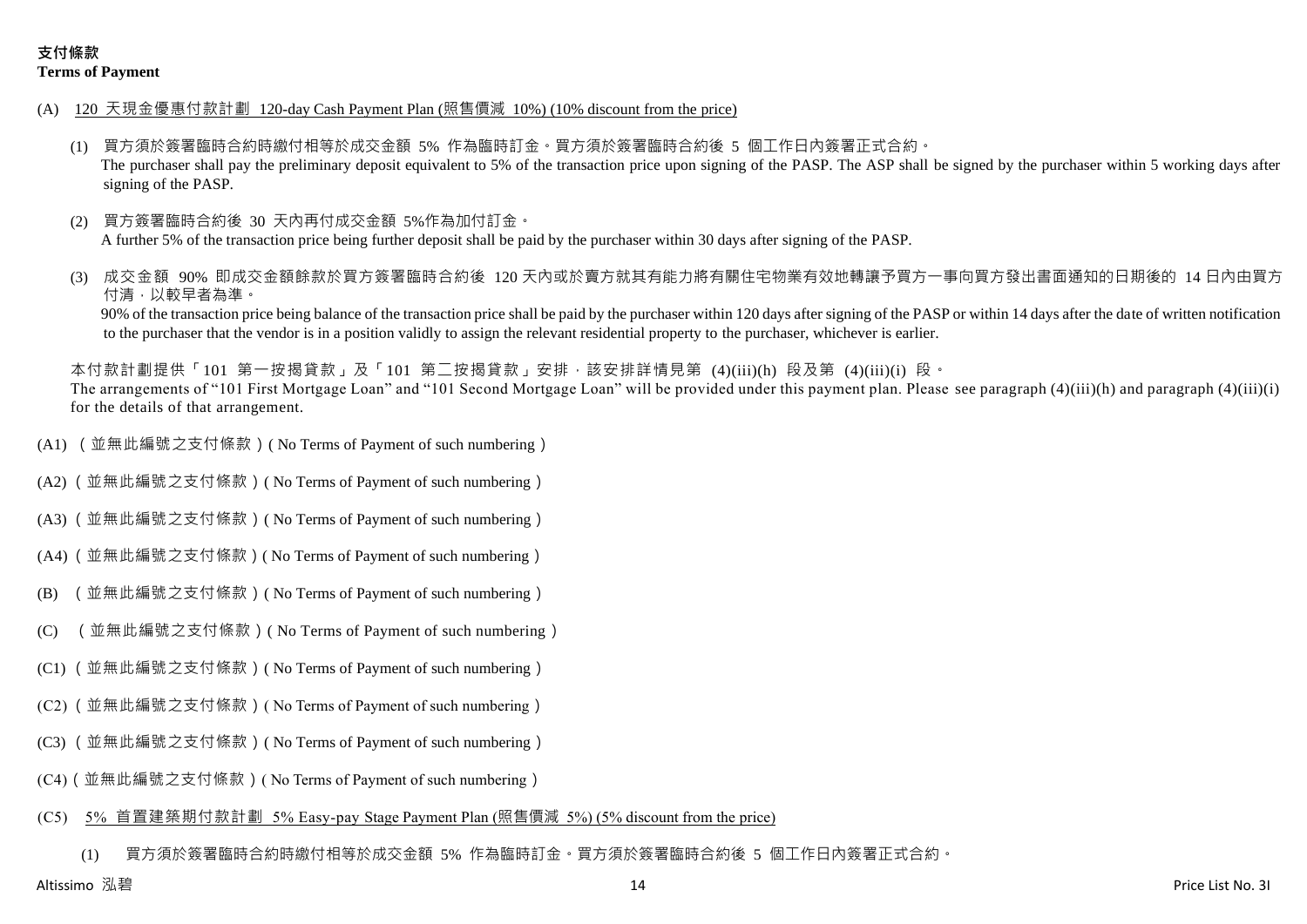The purchaser shall pay the preliminary deposit equivalent to 5% of the transaction price upon signing of the PASP. The ASP shall be signed by the purchaser within 5 working days after signing of the PASP.

- (2) 買方簽署臨時合約後 60 天內再付成交金額 5% 作為加付訂金。 A further 5% of the transaction price being further deposit shall be paid by the purchaser within 60 days after signing of the PASP.
- (3) 買方簽署臨時合約後 90 天內再付成交金額 5% 作為加付訂金。 A further 5% of the transaction price being further deposit shall be paid by the purchaser within 90 days after signing of the PASP.
- (4) 成交金額 85% 即成交金額餘款於賣方就其有能力將有關住宅物業有效地轉讓予買方一事向買方發出書面通知的日期後的 14 日內由買方付清。 85% of the transaction price being balance of the transaction price shall be paid by the purchaser within 14 days after the date of written notification to the purchaser that the vendor is in a position validly to assign the relevant residential property to the purchaser.

本付款計劃提供「101 第一按揭貸款」及「101第 二按揭貸款」安排,該安排詳情見第 (4)(iii)(h) 段及第 (4)(iii)(i) 段。 The arrangements of "101 First Mortgage Loan" and "101 Second Mortgage Loan" will be provided under this payment plan. Please see paragraph (4)(iii)(h) and paragraph (4)(iii)(i) for the details of that arrangement.

- (C6) (並無此編號之支付條款)( No Terms of Payment of such numbering)
- (C7) 2 年無憂回報補貼建築期付款計劃 2 -Year Hassle-free Cash-Return Subsidy Stage Payment Plan (照售價減 1.5%) (1.5% discount from the price)
	- (1) 買方須於簽署臨時合約時繳付相等於成交金額 5% 作為臨時訂金。買方須於簽署臨時合約後 5 個工作日內簽署正式合約。 The purchaser shall pay the preliminary deposit equivalent to 5% of the transaction price upon signing of the PASP. The ASP shall be signed by the purchaser within 5 working days after signing of the PASP.
	- (2) 買方簽署臨時合約後 60 天內再付成交金額 5% 作為加付訂金。 A further 5% of the transaction price being further deposit shall be paid by the purchaser within 60 days after signing of the PASP.
	- (3) 買方簽署臨時合約後 90 天內再付成交金額 5% 作為部份成交金額。 A further 5% of the transaction price being part payment of the transaction price shall be paid by the purchaser within 90 days after signing of the PASP.
	- (4) 成交金額 85% 即成交金額餘款於賣方就其有能力將有關住宅物業有效地轉讓予買方一事向買方發出書面通知的日期後的 14 日內由買方付清。 85% of the transaction price being balance of the transaction price shall be paid by the purchaser within 14 days after the date of written notification to the purchaser that the vendor is in a position validly to assign the relevant residential property to the purchaser.
- (C8) 3 年無憂回報補貼建築期付款計劃 3 -Year Hassle-free Cash-Return Subsidy Stage Payment Plan (照售價減 2%) (2% discount from the price)
	- (1) 買方須於簽署臨時合約時繳付相等於成交金額 5% 作為臨時訂金。買方須於簽署臨時合約後 5 個工作日內簽署正式合約。 The purchaser shall pay the preliminary deposit equivalent to 5% of the transaction price upon signing of the PASP. The ASP shall be signed by the purchaser within 5 working days after signing of the PASP.
	- (2) 買方簽署臨時合約後 60 天內再付成交金額 5% 作為加付訂金。 A further 5% of the transaction price being further deposit shall be paid by the purchaser within 60 days after signing of the PASP.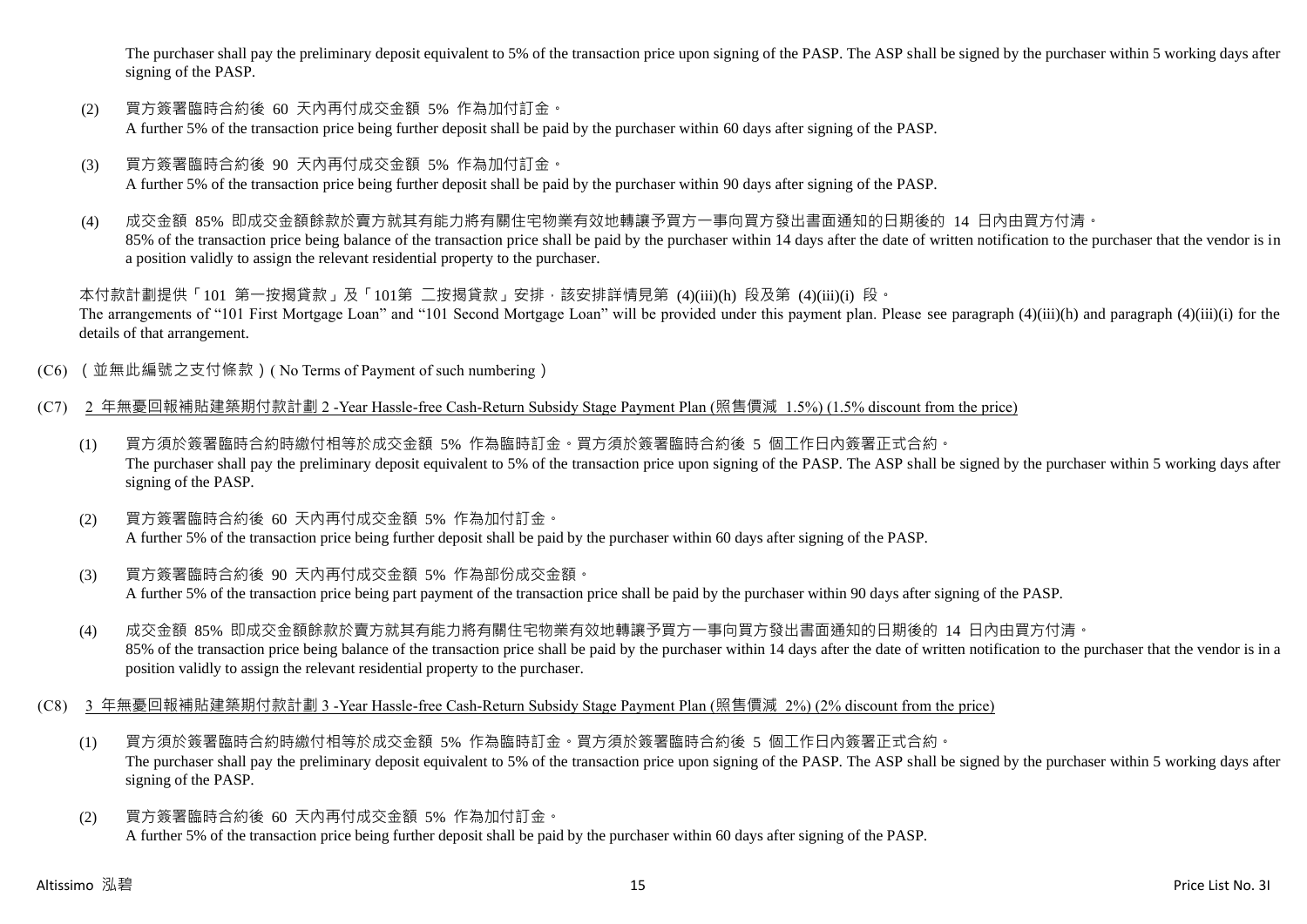(3) 買方簽署臨時合約後 90 天內再付成交金額 5% 作為部份成交金額。

A further 5% of the transaction price being part payment of the transaction price shall be paid by the purchaser within 90 days after signing of the PASP.

(4) 成交金額 85% 即成交金額餘款於賣方就其有能力將有關住宅物業有效地轉讓予買方一事向買方發出書面通知的日期後的 14 日內由買方付清。 85% of the transaction price being balance of the transaction price shall be paid by the purchaser within 14 days after the date of written notification to the purchaser that the vendor is in a

position validly to assign the relevant residential property to the purchaser.

# (ii) **售價獲得折扣的基礎**

**The basis on which any discount on the price is available**

- (a) 見 4(i)  $\text{See } 4(i)$ .
- (b) 不適用。 Not applicable.

(c) 「限時置業售價折扣」:於 2020 年 6 月 30 日或之前簽署臨時合約購買本價單中之指明住宅物業之買方可獲額外售價 2%折扣優惠。

(只適用於 5%首置建築期付款計劃、2 年無憂回報補貼建築期付款計劃及 3 年無憂回報補貼建築期付款計劃)

"First Home Purchase Price Discount": An extra 2% discount from the price would be offered to the purchasers who sign the PASP to purchase a specified residential property listed in this price list on or before 30th June 2020.

(Only applicable to 5% Easy-pay Stage Payment Plan, 2 -Year Hassle-free Cash-Return Subsidy Stage Payment Plan and 3 -Year Hassle-free Cash-Return Subsidy Stage Payment Plan)

(d) 員工置業折扣 Staff Purchasing Discount

如買方(或構成買方之任何人士)屬任何「員工合資格人士」,並且沒有委任地產代理就購入住宅物業代其行事,可獲額外 5%售價折扣優惠,折扣優惠受相關公司內部條款約 束。

If the purchaser (or any person comprising the purchaser) is a "Qualified Staff", provided that the purchaser did not appoint any estate agent to act for him/her in the purchase of the residential property, an extra 5% discount on the Price would be offered, subject to the internal regulation of Respective Related Parties.

「員工合資格人士」再提集的要求,在學院有限公司、社会、社会、社会、社会、社会社科学、社会有限公司、社会科学、科学、科学、科学、科学、科学、科学、科学、科学、科学 國農產品交易有限公司或中國建築國際集團及其附屬公司之任何董事、員工及其直系親屬(任何個人的配偶、父母、子女、兄弟及姐妹為該個人之「直系親屬」,惟須提供令 賣方滿意的有關證明文件 以茲證明有關關係,且賣方對是否存在近親關係保留最終決定權)。

"Qualified Staff" means any director or employee (and his/her close family member (a spouse, parent, child, brother and sister of a person is a "close family member" of that person provided that the relevant supporting documents to the satisfaction of the Vendor must be provided to prove the relationship concerned and that the Vendor reserves the final right to decide whether or not such relationship exists)) of any of Country Garden Holdings Company Limited and its subsidiaries, Wang On Group Limited and its subsidiaries, Wang On Properties Limited, Wai Yuen Tong Medicine Holdings Limited, Easy One Financial Group Limited, China Agri-Products Exchange Limited and China State Construction International Holdings Ltd. and its subsidiaries.

買方須在遞交購樓意向登記表格時或前提供令賣方滿意的證據証明其為「員工合資格人士」及(如適用)直系親屬關係,賣方就相關買方是否「員工合資格人士」及(如適 用)存在直系親屬關係有最終決定權,而賣方之決定為最終及對買方具有約束力。

The purchaser shall on or before submission of the Registration of Intent form on the spot provide evidence for proof of being a (if applicable) "Qualified Staff" to the satisfaction of the Vendor and in this respect the Vendor shall have absolute discretion and the Vendor's decision shall be final and binding on the purchaser.

(e) 「管理費」優惠 "Management Fees" Discount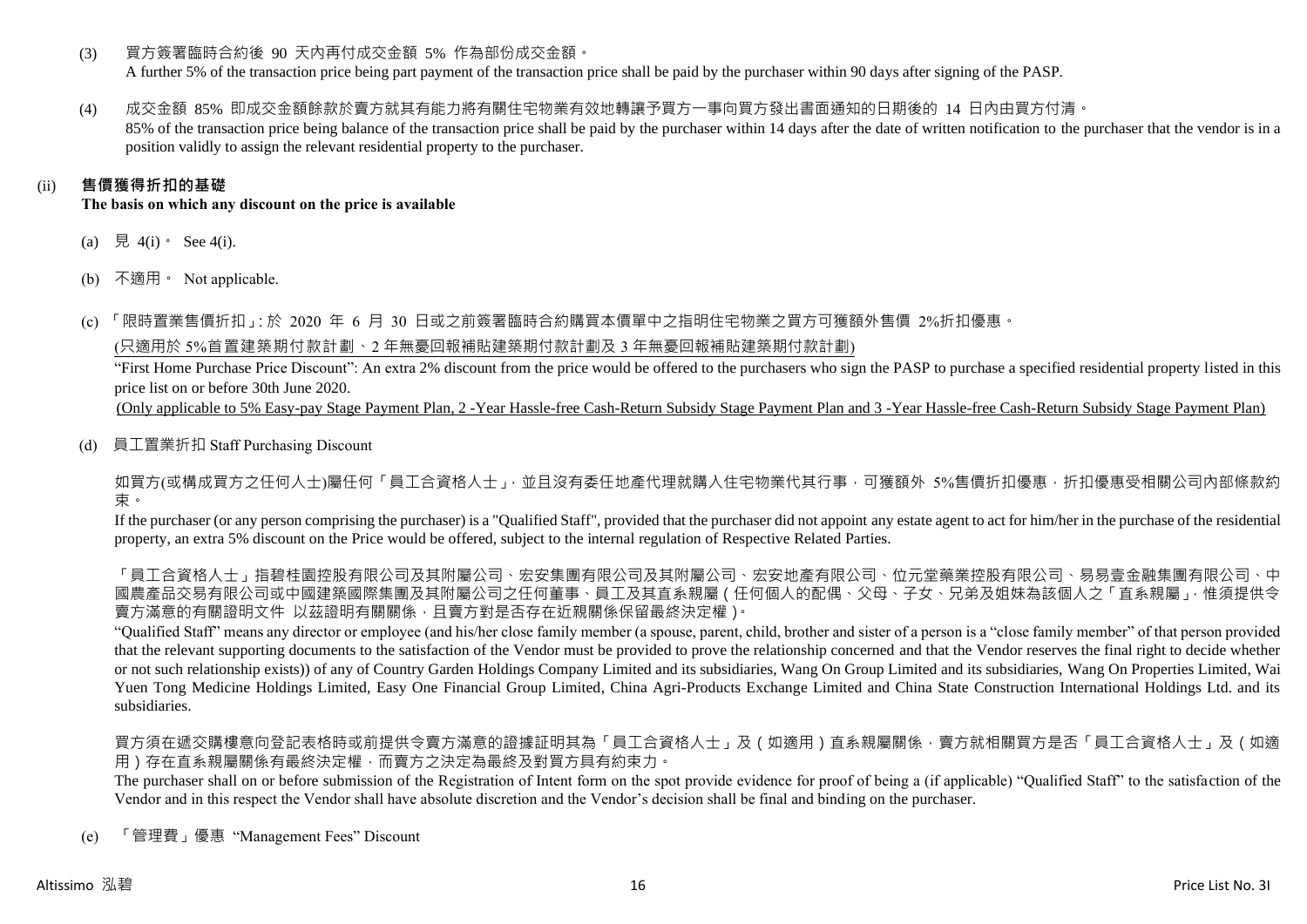於 2020 年 6 月 30 日或之前 · 首 10 名簽署臨時合約購買發展項目住宅物業(不論列於本價單或任何其他價單內)之買方 · 可享有下列售價折扣優惠作為「管理費」優惠: The first ten  $(10)$  purchasers who purchase the specified residential properties in the Development and sign the PASP thereof on or before 30<sup>th</sup> June 2020 (whether the specified residential property is included in this price list or any other price lists) will enjoy the "Management Fees" Discount as listed below as discount on the Price:

- (1) 每個一房住宅物業:港幣 \$98,000;或 For each one-bedroom residential property purchased: HK\$98,000; or
- (2) 每個二房住宅物業住宅物業:港幣 \$138,000;或 For each two-bedroom residential property purchased: HK\$138,000; or
- (3) 每個三房住宅物業住宅物業:港幣 \$218,000。 For each three-bedroom residential property purchased: HK\$218,000.

為免生疑,賣方並不就買方完成買賣後須繳付的管理費金額及其他費用作出任何明示或隱含之要約、陳述、承諾或保證。管理費金額以發展項目管理人決定為準。 For the avoidance of doubt, the Vendor does not make any express or implied representation, promise or warranty in relation to the amount of management fees and other charges payable by the purchases after completion of the sale and purchase. The amount of management shall be subject to the determination by the Manager of the Development.

(f) 「現樓開放月特別優惠」 "Property-Viewing Opening" Discount

於 2020 年 6 月 30 日或之前 · 首 20 名簽署臨時合約購買發展項目住宅物業 ( 不論列於本價單或任何其他價單內 ) 之買方 · 可享有下列售價折扣優惠作為「現樓開放 月特別優惠」優惠:

The first twenty (20) purchasers who purchase the specified residential properties in the Development and sign the PASP thereof on or before 30<sup>th</sup> June 2020 (whether the specified residential property is included in this price list or any other price lists) will enjoy the "Property-Viewing Opening" Discount as listed below as discount on the Price:

- (1) 每個一房住宅物業:港幣 \$66,000;或 For each one-bedroom residential property purchased: HK\$66,000; or
- (2) 每個二房住宅物業住宅物業:港幣 \$88,000;或 For each two-bedroom residential property purchased: HK\$88,000; or
- (3) 每個三房住宅物業住宅物業:港幣 \$168,000。 For each three-bedroom residential property purchased: HK\$168,000.
- (g) "Countrygardenhk" Instagram 帳戶跟隨優惠 "Countrygardenhk" Instagram Account Follows' Discount

凡於簽署臨時買賣合約前跟隨"countrygardenhk" Instagram 帳戶的買家,可獲 1% 售價折扣優惠。 A 1% discount from the Price would be offered to a Purchaser who has followed the "countrygardenhk" Instagram account before signing the Preliminary Agreement for Sale and Purchase.

# (iii) **可就購買發展項目中的指明住宅物業而連帶獲得的任何贈品、財務優惠或利益**

**Any gift, or any financial advantage or benefit, to be made available in connection with the purchase of a specified residential property in the Development**

(a) 見 4(i) 及 4(ii)。 See 4(i) and 4(ii)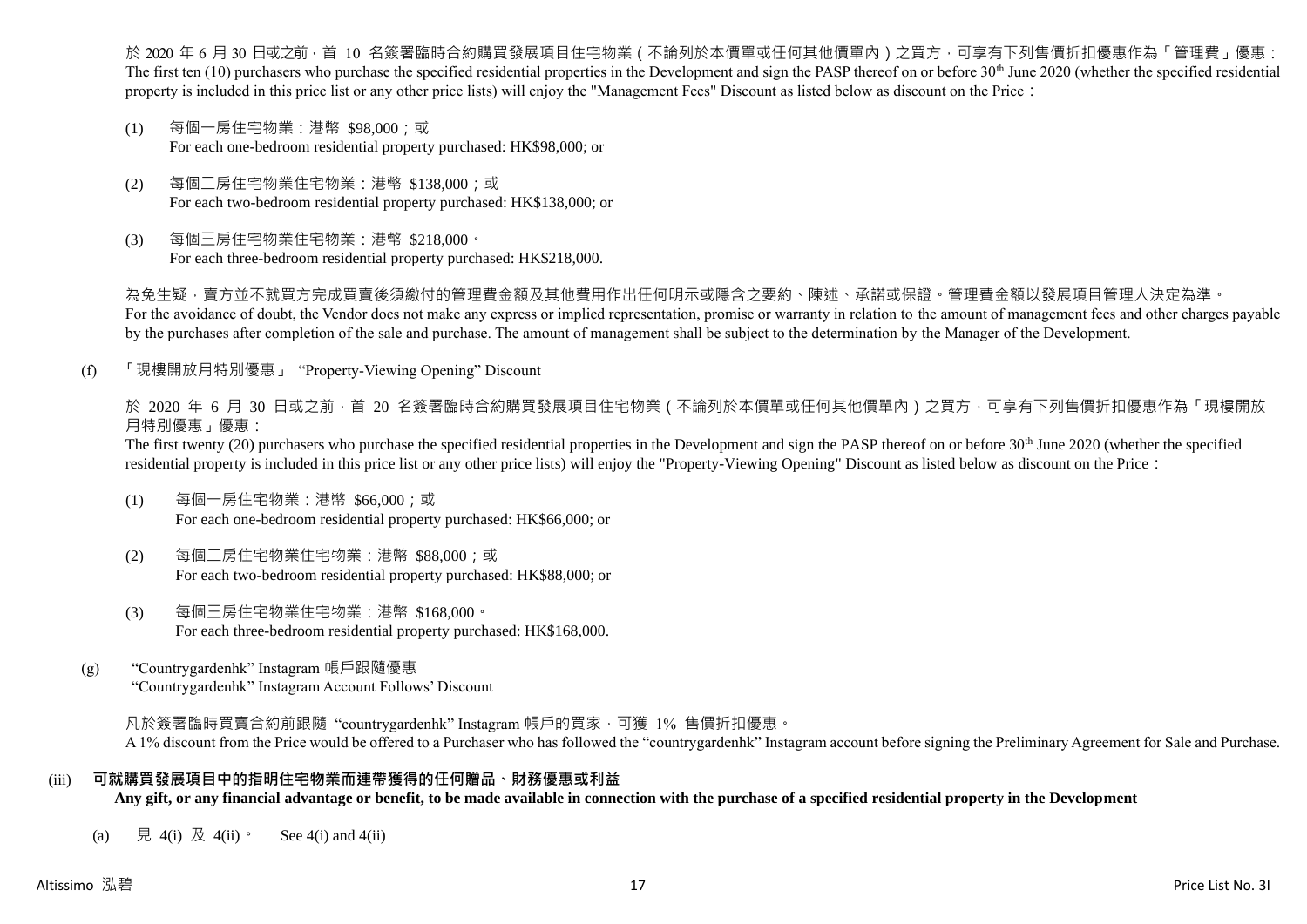(b) 「成交金額 75% 第一按揭」 "First Mortgage for 75% of the transaction price"

# **只適用於第( 4)(i)(A3)、第 (4)(i)(C2) 段及第 (4)(i)(C4) 段之付款計劃。** Only applicable to the payment plan under paragraphs  $(4)(i)(A3)$ ,  $(4)(i)(C2)$  and  $(4)(i)(C4)$ .

買方可向賣方介紹之財務機構或賣方指定的其它公司 (「介紹之第一承按人」) 申請最高達成交金額之 75% 之第一按揭 (「第一按揭貸款」)。第一按揭貸款及其申請受 以下條款及條件規限:

The purchaser may apply to the financial institution referred by the Vendor or any other company designated by the Vendor (the "Referred First Mortgagee") for first mortgage with a maximum loan amount equivalent to 75% of the transaction price (the "First Mortgage Loan"). The First Mortgage and its application are subject to the following terms and conditions:

(1) 買方必須於付清成交金額餘款之日起計最少 60 日前以指定的申請書向介紹之第一承按人申請第一按揭貸款。

The purchaser shall by prescribed form apply to the Referred First Mortgagee for the First Mortgage Loan, not less than 60 days before the due date of payment of the balance of the transaction price.

- (2) 買方須依照介紹之第一承按人之要求提供足夠之入息證明文件。 The purchaser shall provide sufficient proof of income in accordance with the requirements of the Referred First Mortgagee.
- (3) 買方須以所購之發展項目住宅物業之第一衡平法按揭及第一法定按揭作抵押。 The First Mortgage Loan shall be secured by a first equitable mortgage and a first legal mortgage over the residential property in the Development purchased by the purchaser.
- (4) 第一按揭貸款年期最長為 25 年。 The maximum tenor of the First Mortgage Loan shall not exceed 25 years.
- (5) 第一按揭貸款首 24 個月之年利率以介紹之第一承按人引用之最優惠利率 (P) 減 2% (P 2%) 計算。其後的年利率以最優惠利率加 2.375% (P + 2.375%) 計算。P 為 浮動利率,於本價單日期 P 為每年 5.375%。最終按揭利率以介紹之第一承按人審批結果而定,賣方並無就其作出,亦不得被視為就其作出任何不論明示或隱含之陳 述、承諾或保證。

The interest rate of the first 24 months of the First Mortgage Loan shall be Prime Rate (P) quoted by the Referred First Mortgagee minus 2% (P-2%). The interest rate for the rest of the term of the First Mortgage Loan shall be Prime Rate (P) plus 2.375% (P+2.375%). P is subject to fluctuation. P as at the date of this price list is 5.375% per annum. The final mortgage rate will be subject to final approval by the Referred First Mortgagee. No representation, undertaking or warranty, whether express or implied, is given, or shall be deemed to have been given by the Vendor in respect thereof.

(6) 第一按揭貸款之文件必須由介紹之第一承按人指定之律師行辦理,並由買方負責有關律師費用及其他開支。

All legal documents in relation to the First Mortgage Loan must be prepared by the solicitors' firm designated by the Referred First Mortgagee. All legal costs and other expenses incurred shall be paid by the Purchaser.

(7) 買方於決定選擇此安排前,請先向介紹之第一承按人查詢清楚按揭條款及條件、批核條件及申請手續。

The purchaser is advised to enquire with the Referred First Mortgagee on details of the terms and conditions of the mortgage, approval conditions and application procedures of the First Mortgage before choosing this arrangement.

- (8) 第一按揭貸款條款及批核條件僅供參考,介紹之第一承按人保留不時更改第一按揭貸款條款及批核條件的權利。 The terms and conditions and approval conditions of the First Mortgage Loan are for reference only, the Referred First Mortgagee reserves the right to change the terms and conditions and approval conditions of the First Mortgage Loan from time to time as it sees fit.
- (9) 有關第一按揭貸款之批核與否及借貸條款以介紹之第一承按人之最終決定為準,與賣方無關,目於任何情況賣方均無需為此負責。賣方並無或不得被視為就第一按揭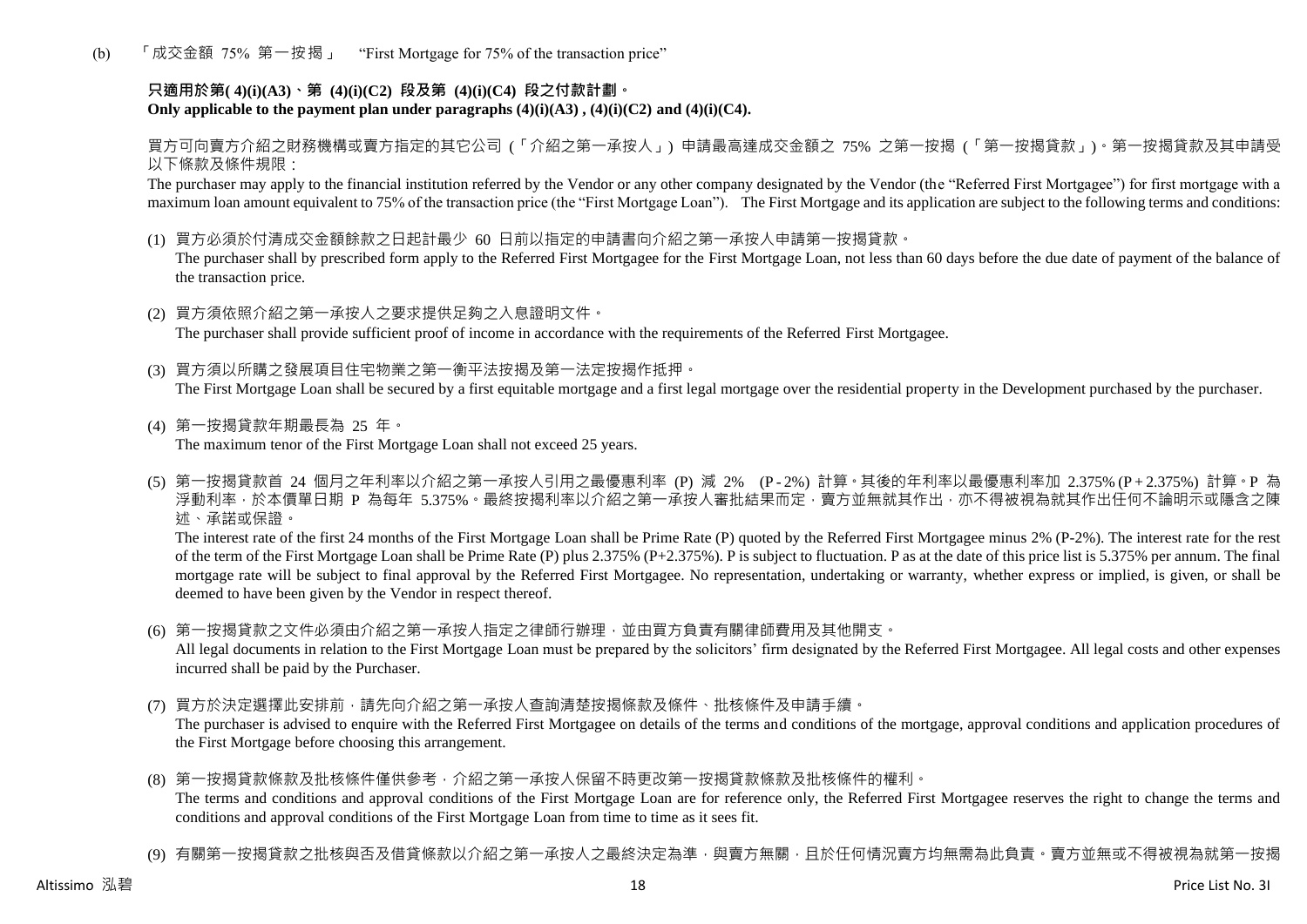貨款之按揭條款及條件以及申請之批核作出任何不論明示或隱含之陳述、承諾或保證。不論貸款獲批與否,買方仍須按正式合約完成交易及付清成交金額餘款。 The terms and conditions and the approval of applications for the First Mortgage Loan are subject to the final decision of the Referred First Mortgagee, and are not related to the Vendor (who shall under no circumstances be responsible therefor). No representation, undertaking or warranty, whether express or implied, is given, or shall be deemed to have been given by Vendor in respect of the terms and conditions and the approval of applications for the First Mortgage Loan. Regardless the First Mortgage Loan is granted or not, the purchaser(s) shall complete the sale and purchase in accordance with the ASP and pay the balance of the transaction price.

(c) 「成交金額 10% 第二按揭」 "Second Mortgage for 10% of the transaction price"

# **只適用於 第(4)(i)(C4) 段之付款計劃。**

**Only applicable to the payment plans under paragraphs (4)(i)(C4).**

買方可向賣方介紹之財務機構或賣方指定的其它公司 (「介紹之第二承按人」) 申請最高達成交額之 10% 之第二按揭,基本條款如下:

The Purchaser may apply to the financial institution referred by the Vendor or any other company designated by the Vendor (the "Referred Second Mortgagee") for second mortgage with a maximum loan amount equivalent to 10% of the transaction price (the "Second Mortgage"). The Second Mortgage and its application are subject to the following terms and conditions:

(1) 買方必須於付清成交金額餘款之日起計最少 60 日前以指定的申請書向介紹之第二承按人申請按揭貸款。

The purchaser(s) shall by prescribed form apply to the Referred Second Mortgagee for mortgage loan, not less than 60 days before the due date of payment of the balance of the transaction price.

- (2) 買方須依照介紹之第二承按人之要求提供足夠之入息證明文件。 The purchaser shall provide sufficient proof of income in accordance with the requirements of the Referred Second Mortgagee.
- (3) 第二按揭貸款年期最長為 5 年或與第一按揭貸款同等年期,以較短者為準 The maximum tenor of second mortgage loan shall be 5 years or the same tenor of first mortgage loan, whichever is the shorter.
- (4) 第二按揭首 24 個月之年利率以介紹之第二承按人引用之最優惠利率 (P) 減 2.75% (P 2.75%) 計算。其後的年利率以最優惠利率 (P) 加 2.375% (P + 2.375%) 計算。 P 為浮動利率,於本價單日期 P 為每年 5.375%。最終按揭利率以介紹之第二承按人審批結果而定,賣方並無就其作出,亦不得被視為就其作出任何不論明示或隱含 之陳述、承諾或保證。

The interest rate of the first 24 months of the Second Mortgage shall be Prime Rate (P) quoted by the Referred Second Mortgagee minus 2.75% (P-2.75%). The interest rate for the rest of the term of the Second Mortgage shall be Prime Rate (P) plus 2.375% (P+2.375%). P is subject to fluctuation. P as at the date of this price list is 5.375% per annum. The final mortgage rate will be subject to final approval by the Referred Second Mortgagee. No representation, undertaking or warranty, whether express or implied, is given, or shall be deemed to have been given by the Vendor in respect thereof.

- (5) 第二按揭貸款最高金額為成交金額的 10%,惟第一按揭貸款及第二按揭貸款總金額不可超過成交金額或有關住宅物業的估價 (以較低者為準) 的 85%。 The maximum second mortgage loan amount shall be 10% of the transaction price, but the total amount of the first mortgage loan and the second mortgage loan together shall not exceed 85% of the transaction price or the valuation of the relevant residential property, whichever is the lower.
- (6) 第一按揭貸款銀行須為介紹之第二承按人所指定之銀行,買方並須首先得到該銀行書面同意辦理第二按揭貸款。 The first mortgagee bank shall be one which is nominated by the Referred Second Mortgagee. The purchaser(s) shall obtain the prior written consent from the first mortgagee bank for the application of second mortgage loan.
- (7) 第一按揭貸款及第二按揭貸款申請將由有關承按機構獨立處理。

The applications for first mortgage loan and the second mortgage loan will be processed by the relevant mortgagees independently.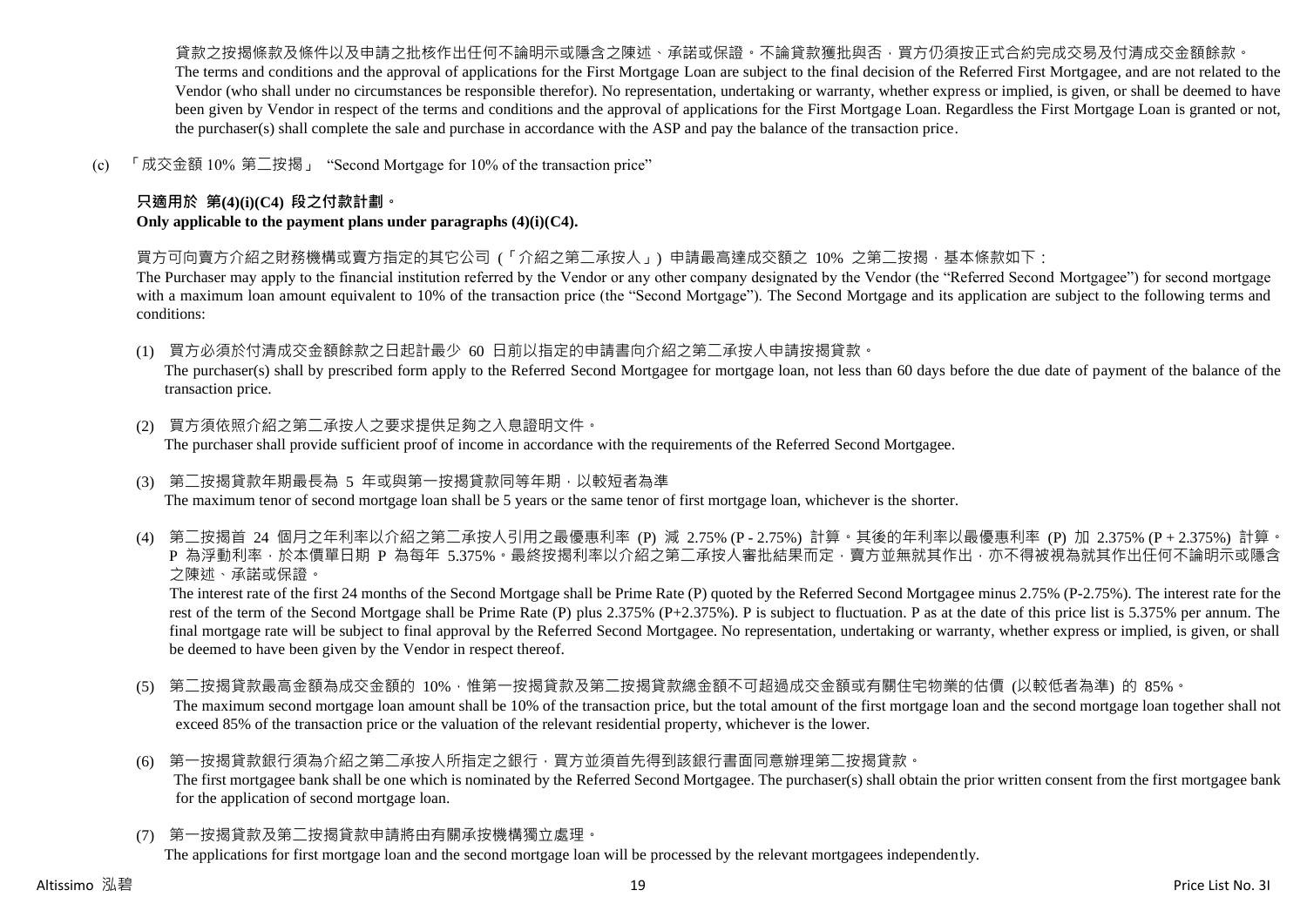(8) 所有第二按揭貸款及其相關擔保之法律文件必須由介紹之第二承按人指定律師行辦理,買方及其擔保人 (如有) 須支付所有第二按揭貸款及其擔保相關之律師費及雜 費。

All legal documents of the second mortgage loan and its related guarantee shall be handled by the solicitors designated by the Referred Second Mortgagee and all legal costs and disbursement relating thereto shall be borne by the purchaser(s) and his/her/their guarantor(s) (if any).

(9) 第二按揭貸款批出與否及其條款,介紹之第二承按人有最終決定權,其決定與賣方無關,賣方亦無需為此負責。不論貸款獲批與否,買方仍須按正式合約完成交易及付 清成交金額餘款。

The approval or disapproval of the second mortgage loan and terms thereof are subject to the final decision of the Referred Second Mortgagee. The decision is not related to the vendor and the vendor shall not be responsible therefor. Regardless the loan is granted or not, the purchaser(s) shall complete the sale and purchase in accordance with the ASP and pay the balance of the transaction price.

(10) 第二按揭貸款受其他條款及細則約束。

The second mortgage loan is subject to other terms and conditions.

(d) 「成交金額 30% 第二按揭」 "Second Mortgage for 30% of the transaction price"

#### **只適用於第 (4)(i)(C6) 段之付款計劃。 Only applicable to the payment plans under paragraphs (4)(i)(C6).**

買方可向賣方介紹之財務機構或賣方指定的其它公司 (「介紹之第二承按人」) 申請最高達成交額之 30% 之第二按揭 · 基本條款如下:

The Purchaser may apply to the financial institution referred by the Vendor or any other company designated by the Vendor (the "Referred Second Mortgagee") for second mortgage with a maximum loan amount equivalent to 30% of the transaction price (the "Second Mortgage"). The Second Mortgage and its application are subject to the following terms and conditions:

(1) 買方必須於付清成交金額餘款之日起計最少 60 日前以指定的申請書向介紹之第二承按人申請按揭貸款。

The purchaser(s) shall by prescribed form apply to the Referred Second Mortgagee for mortgage loan, not less than 60 days before the due date of payment of the balance of the transaction price.

- (2) 買方須依照介紹之第二承按人之要求提供足夠之入息證明文件。 The purchaser shall provide sufficient proof of income in accordance with the requirements of the Referred Second Mortgagee.
- (3) 第二按揭貸款年期最長為 5 年或與第一按揭貸款同等年期,以較短者為準 The maximum tenor of second mortgage loan shall be 5 years or the same tenor of first mortgage loan, whichever is the shorter.
- (4) 第二按揭首 24 個月之年利率以介紹之第二承按人引用之最優惠利率 (P) 減 2.75% (P 2.75%) 計算。其後的年利率以最優惠利率 (P) 加 2.375% (P + 2.375%) 計算。 P 為浮動利率,於本價單日期 P 為每年 5.375%。最終按揭利率以介紹之第二承按人審批結果而定,賣方並無就其作出,亦不得被視為就其作出任何不論明示或隱含 之陳述、承諾或保證。

The interest rate of the first 24 months of the Second Mortgage shall be Prime Rate (P) quoted by the Referred Second Mortgagee minus 2.75% (P-2.75%). The interest rate for the rest of the term of the Second Mortgage shall be Prime Rate (P) plus 2.375% (P+2.375%). P is subject to fluctuation. P as at the date of this price list is 5.375% per annum. The final mortgage rate will be subject to final approval by the Referred Second Mortgagee. No representation, undertaking or warranty, whether express or implied, is given, or shall be deemed to have been given by the Vendor in respect thereof.

(5) 第二按揭貸款最高金額為成交金額的 30%,惟第一按揭貸款及第二按揭貸款總金額不可超過成交金額或有關住宅物業的估價 (以較低者為準) 的 80%。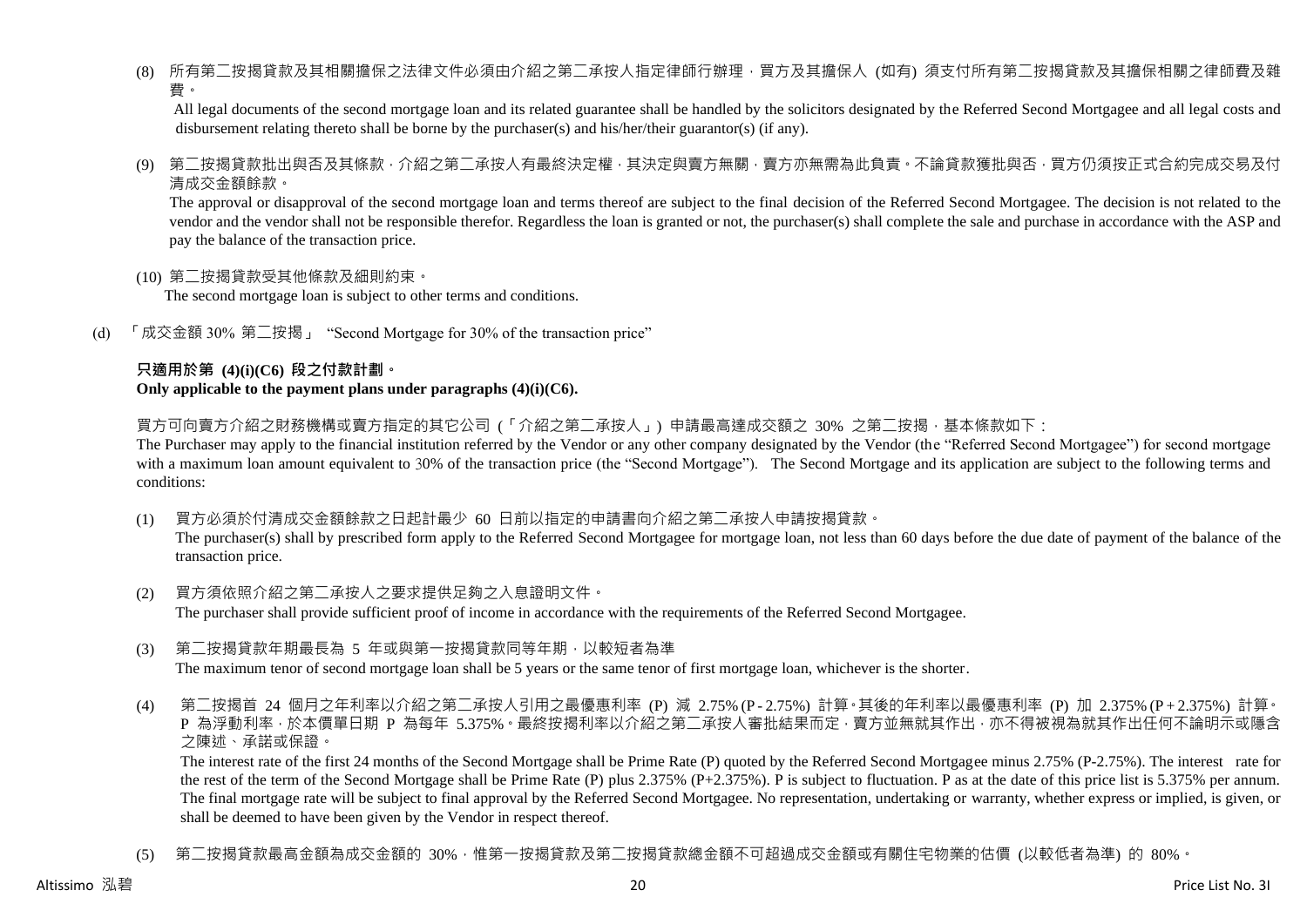The maximum second mortgage loan amount shall be 30% of the transaction price, but the total amount of the first mortgage loan and the second mortgage loan together shall not exceed 80% of the transaction price or the valuation of the relevant residential property, whichever is the lower.

(6) 第一按揭貸款銀行須為介紹之第二承按人所指定之銀行,買方並須首先得到該銀行書面同意辦理第二按揭貸款。

The first mortgagee bank shall be one which is nominated by the Referred Second Mortgagee. The purchaser(s) shall obtain the prior written consent from the first mortgagee bank for the application of second mortgage loan.

(7) 第一按揭貸款及第二按揭貸款申請將由有關承按機構獨立處理。 The applications for first mortgage loan and the second mortgage loan will be processed by the relevant mortgagees independently.

(8) 所有第二按揭貸款及其相關擔保之法律文件必須由介紹之第二承按人指定律師行辦理,買方及其擔保人 (如有) 須支付所有第二按揭貸款及其擔保相關之律師費及雜 費。

All legal documents of the second mortgage loan and its related guarantee shall be handled by the solicitors designated by the Referred Second Mortgagee and all legal costs and disbursement relating thereto shall be borne by the purchaser(s) and his/her/their guarantor(s) (if any).

(9) 第二按揭貸款批出與否及其條款,介紹之第二承按人有最終決定權,其決定與賣方無關,賣方亦無需為此負責。不論貸款獲批與否,買方仍須按正式合約完成交易及 付清成交金額餘款。

The approval or disapproval of the second mortgage loan and terms thereof are subject to the final decision of the Referred Second Mortgagee. The decision is not related to the vendor and the vendor shall not be responsible therefor. Regardless the loan is granted or not, the purchaser(s) shall complete the sale and purchase in accordance with the ASP and pay the balance of the transaction price.

- (10) 第二按揭貸款受其他條款及細則約束。 The second mortgage loan is subject to other terms and conditions.
- (e) 「首 2 年每年 3 厘回報補貼優惠」 "First Two Year Return Subsidy at 3% p.a. Benefit "

# **只適用於選擇支付計劃 (4)(i)(C7) 的買方。**

# **Only applicable to the payment plans under paragraphs (4)(i)(C7).**

受限於相關交易文件條款及條件 (包括但不限於買方須依照買賣合約訂定的日期付清每一期樓款及售價餘款#,由完成買賣日翌日起計為期 2 年,買方每月可獲一筆現金 補貼,每月補貼金額相等於售價乘以 3% 除以 12。於上述補貼期間,現金補貼將於每月的第一個工作天存入買方於香港持牌銀行開立之戶口 (或以其他由賣方決定的方 式支付)。

Subject to the terms and conditions of the relevant transaction documents (including without limitation that the Purchaser shall settle each part payment and the balance of the Purchase Price<sup>#</sup> according to the respective dates stipulated in the agreement for sale and purchase), monthly subsidy will be given to the Purchaser for a two-year period from the date immediately after the Completion Date. The amount of the monthly subsidy is equivalent to the Purchase Price times 3% divide by 12 months. The monthly subsidy will be deposited directly into the purchaser's bank account maintained with a licenced bank in Hong Kong (or in any other manner as the Vendor may decide) on the 1st working day of each calendar month during the aforesaid subsidy period.

- 以賣方代表律師實際收到款項日期計算
- # the actual date of payment(s) received by the Vendor's solicitors shall be considered as the date of settlement of payment by the Purchaser.
- (f) 「首 3 年每年 2 厘回報補貼優惠」 "First Three Year Return Subsidy at 2% p.a. Benefit "

# **只適用於選擇支付計劃 (4)(i)(C8) 的買方。**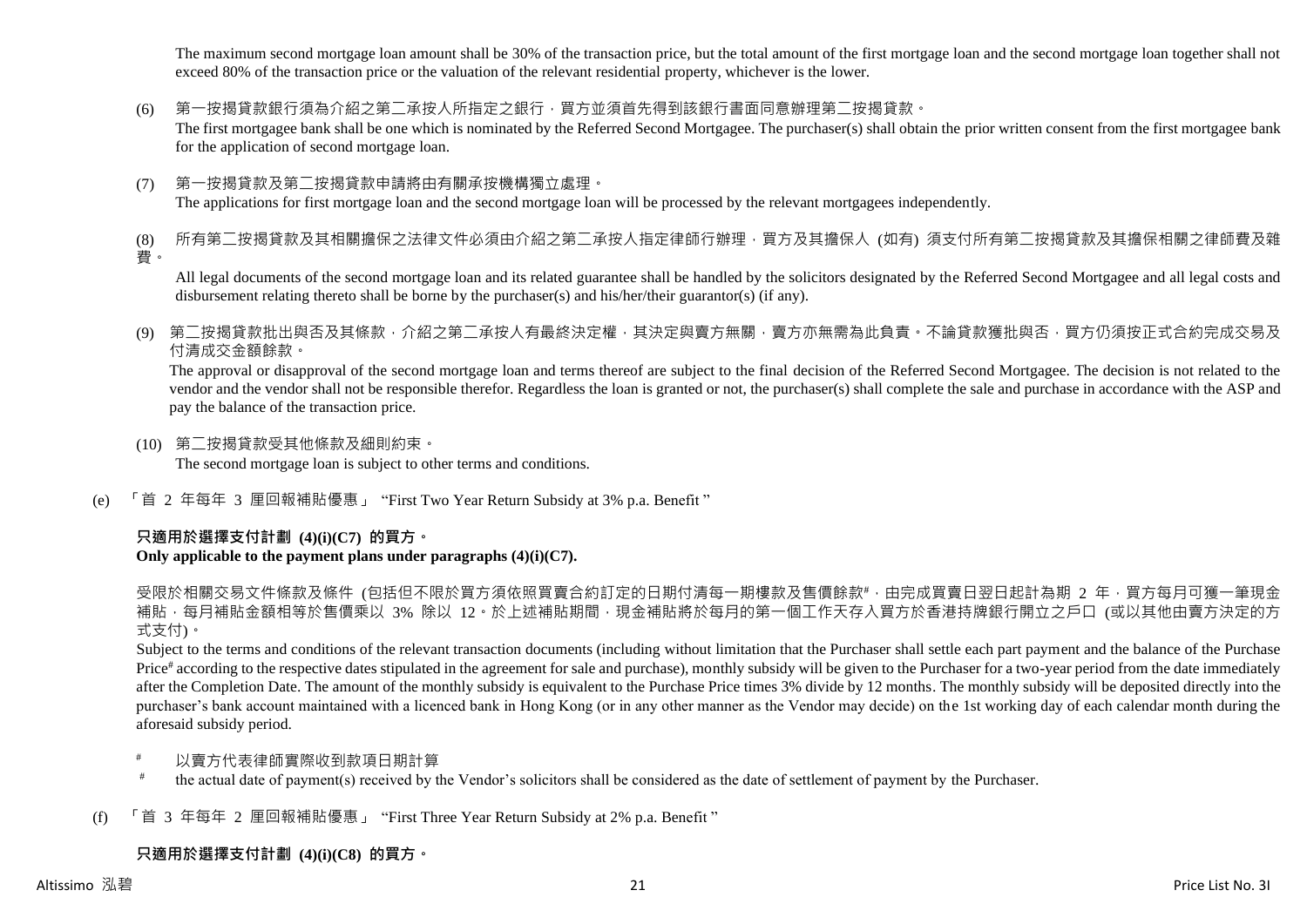# **Only applicable to the payment plans under paragraphs (4)(i)(C8).**

受限於相關交易文件條款及條件 (包括但不限於買方須依照買賣合約訂定的日期付清每一期樓款及售價餘款#,由完成買賣日翌日起計為期 3 年,買方每月可獲一筆現金 補貼,每月補貼金額相等於售價乘以 2% 除以 12。於上述補貼期間,現金補貼將於每月的第一個工作天存入買方於香港持牌銀行開立之戶口 (或以其他由賣方決定的方 式支付)。

Subject to the terms and conditions of the relevant transaction documents (including without limitation that the Purchaser shall settle each part payment and the balance of the Purchase Price<sup>#</sup> according to the respective dates stipulated in the agreement for sale and purchase), monthly subsidy will be given to the Purchaser for a three-year period from the date immediately after the Completion Date. The amount of the monthly subsidy is equivalent to the Purchase Price times 2% divide by 12 months. The monthly subsidy will be deposited directly into the purchaser's bank account maintained with a licenced bank in Hong Kong (or in any other manner as the Vendor may decide) on the 1st working day of each calendar month during the aforesaid subsidy period.

- 以賣方代表律師實際收到款項日期計算
- # the actual date of payment(s) received by the Vendor's solicitors shall be considered as the date of settlement of payment by the Purchaser.

# (g) 提前收樓裝修優惠 Early Occupation for Fitting-out Benefit

買方可選擇獲取提前收樓裝修優惠 (「該優惠」)。買方如決定選擇獲取該優惠,在付清全部成交金額的前提下,可於 2020 年 8 月 1 日或之後向賣方提出書面申請該優惠。 在賣方批准申請後,買方須簽署有關在所購住宅物業買賣成交前佔用該物業之許可協議(「許可協議」)(格式及內容由賣方訂明,買方不得要求任何修改),主要條款如下: The Purchaser may opt for obtaining the Early Occupation for Fitting-out Benefit (the "Benefit"). If the Purchaser decides to opt for obtaining the Benefit, then on the condition that the Purchaser has fully paid all the transaction price, the Purchaser may submit written application to the Vendor for the Benefit on or after 1<sup>st</sup> August 2020. Once the application is approved by the Vendor, the Purchaser shall execute a Licence Agreement (the "Licence Agreement") for occupation of the residential property purchased before completion of sale and purchase of the same (in such form and substance as the Vendor may prescribe and the Purchaser shall not request any amendment thereto), the principal terms of which are as follows:

(1) 許可佔用期由賣方就有關發展項目之佔用許可證已發出且賣方能將該住宅物業交予買方一事向買方發出書面通知的日期後第 60 日開始,至該住宅物業買賣之成交日期 為止;

The licence period shall commence from the 60<sup>th</sup> day after the date of the Vendor's written notice to the Purchaser that the Occupation Permit in respect of the Development has been issued and that the Vendor is in a position to hand over the residential property to the Purchaser, and until the date of completion of sale and purchase of the residential property;

(2) 許可佔用期内,買方只可就該住宅物業進行裝修工程。買方不得遷入居住該住宅物業,亦不得容許或容忍他人遷入居住該住宅物業。 The user of the residential property during the licence period shall be limited to fitting-out works of the residential property only. The Purchaser shall not reside in the residential property nor shall permit or suffer other person(s) to reside therein.

- (3) 許可佔用期之許可費用金額為港幣 10 元,於簽署許可協議時支付。 The licence fee during the licence period shall be HK\$10.00, payable upon signing of the Licence Agreement.
- (4) 買方必須負責繳付許可協議之印花稅裁定費及印花稅 (如有)、準備和簽署許可協議所需之所有律師費。賣方將負責繳付許可佔用期內該住宅物業之管理費、差餉、地

租、公用事業服務收費、公用事業服務按金及其它開支等(如有)。

The Purchaser shall be responsible to pay for the stamp duty adjudication fee and stamp duty (if any) on the Licence Agreement, the legal costs for the preparation and execution of the Licence Agreement. The Vendor will be responsible to pay for the management fees, government rates and rents, utilities charges, utilities deposits and all other outgoings, etc. (if any) of the residential property during the licence period.

詳情以相關交易文件條款作準。

Subject to the terms and conditions of the relevant transaction documents.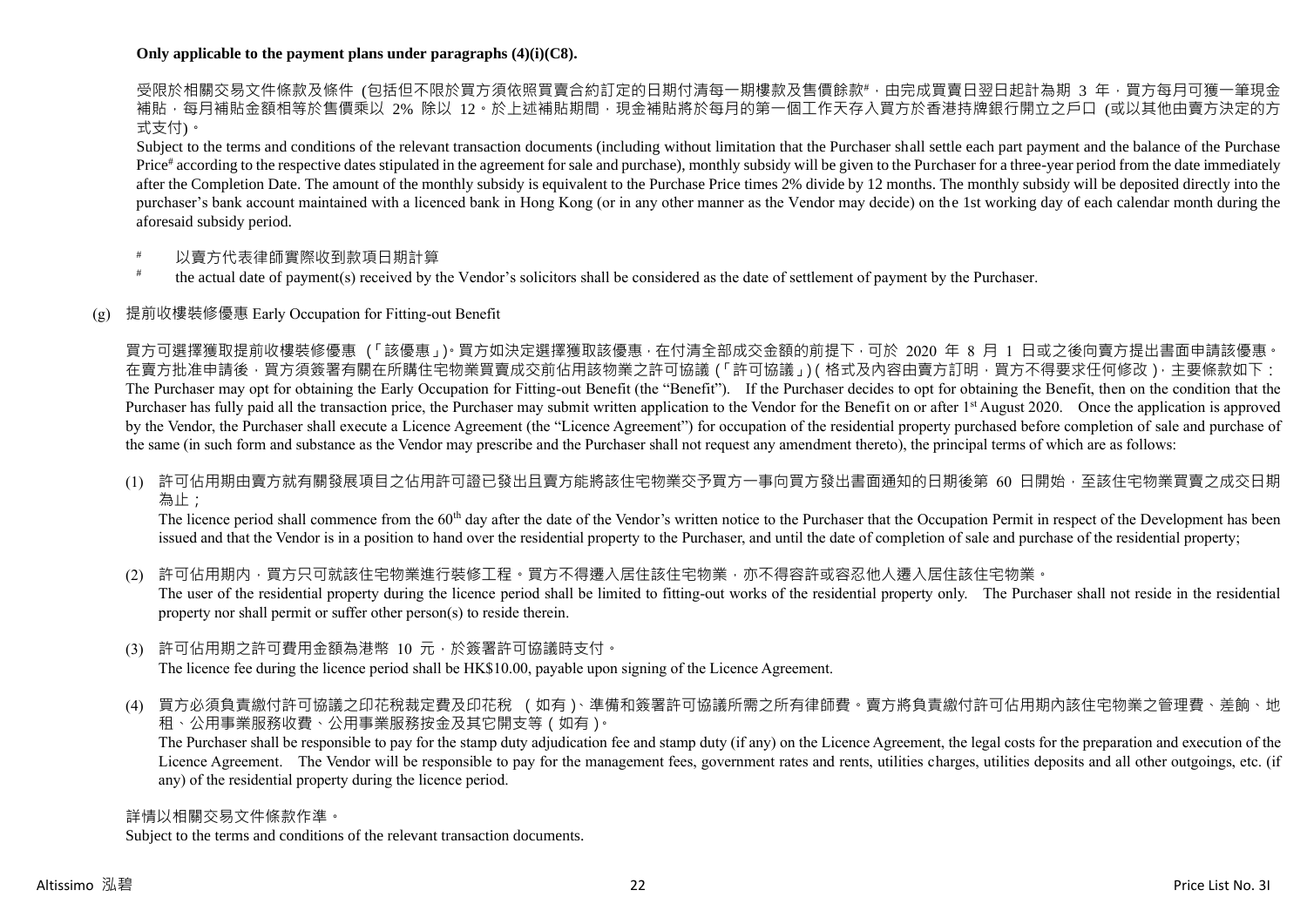# **只適用於成交金額不少於港幣10,000,000元,及選用第 (4)(i)(A) 段或第 (4)(i)(C5) 段之付款計劃。**

**Only applicable to the transaction price not less than HK\$10,000,000, and payment plans under paragraphs (4)(i)(A) or payment plans under paragraphs (4)(i)(C5) .**

# **只適用於屬自然人的買方。**

#### **Only applicable to purchasers who are natural persons.**

買方可向賣方介紹之財務機構或賣方指定的其它公司 (「介紹之第一承按人」) 申請最高達成交金額之 70% 之第一按揭 (「101 第一按揭貸款」)。101 第一按揭貸款及其申 請受以下條款及條件規限:

The purchaser may apply to the financial institution referred by the Vendor or any other company designated by the Vendor (the "Referred First Mortgagee") for first mortgage with a maximum loan amount equivalent to 70% of the transaction price (the "101 First Mortgage Loan"). 101 First Mortgage Loan and its application are subject to the following terms and conditions:

(1) 買方必須於買賣合約內訂明的付清成交金額餘額之日前最少 75 日書面向介紹之第一承按人申請 101 第一按揭貸款。

The purchaser shall make a written application to the Referred First Mortgagee for 101 First Mortgage Loan not less than 75 days before the date of settlement of the balance of the transaction price as specified in the agreement for sale and purchase.

(2) 如買方選用 (4)(i)(A) 段之付款計劃並申請 101 第一按揭貸款,成交金額將會增加 3.5%,買方必須於申請時向賣方繳付 (a) 截至申請日期當日按照買賣合約訂明及按新 成交金額計算之應付部份與 (b) 原來成交金額已付部份之差額;如買方選用 (4)(i)(C5) 段之付款計劃並申請 101 第一按揭貸款,成交金額將會增加 2%,買方必須於申請 時向賣方繳付 (a) 截至申請日期當日按照買賣合約訂明及按新成交金額計算之應付部份與 (b) 原來成交金額已付部份之差額。為免存疑,更改後之成交金額將以進位到最 接近的千位數計算。買方亦須就此簽立一份有關住宅物業之補充合約以更改成交金額及支付條款,有關之律師費用及雜費概由買方負責。 If payment plan under paragraph  $(4)(i)(A)$  is opted by the purchaser and the purchaser applies for the 101 First Mortgage Loan, the transaction price shall be increased by 3.5% and

the difference between (a) amount payable under the ASP calculated by reference to the new transaction price as at the date of application and (b) amount of original transaction price paid by the purchaser shall be payable by the purchaser to the Vendor upon application. If payment plan under paragraph  $(4)(i)(C5)$  is opted by the purchaser and the purchaser applies for the 101 First Mortgage Loan, the transaction price shall be increased by 2% and the difference between (a) amount payable under the ASP calculated by reference to the new transaction price as at the date of application and (b) amount of original transaction price paid by the purchaser shall be payable by the purchaser to the Vendor upon application. For avoidance of doubt, the new transaction price will be rounded up to the nearest thousand. The purchaser shall also sign a supplemental agreement in respect of the residential property to vary the transaction price and the terms of payment, all relevant legal costs and disbursements of which shall be borne by the purchaser solely.

(3) 如買方最終並無選用「101 第一按揭貸款」,買方可在住宅物業買賣成交後 1 個月内向賣方遞交書面申請成交金額回贈,賣方將會在收到買方之書面申請後 1 個月内給予 買方同等金額之成交金額回贈。

If the Purchaser eventually does not utilize the 101 First Mortgage Loan, the purchaser may, within 1 month after completion of sale and purchase of the residential property, submit a written application to the Vendor for a transaction price rebate. The Vendor will provide to the purchaser the transaction price rebate in the amount equivalent to the said part payment within 1 month after receiving the written application from the purchaser..

(4) 101 第一按揭貸款的最高金額為成交金額的 70% (若買方為香港永久性居民) 或 60% (若買方為非香港永久性居民),貸款金額不可超過應繳付之成交金額餘額。介紹之第 一承按人因應買方及其擔保人 (如適用) 的信貸評估,對實際批出予買方的貸款金額作出決定。

The maximum 101 First Mortgage Loan amount shall be 70% of the transaction price (if purchaser is Hong Kong permanent residents) or 60% of the transaction price (if purchaser is not Hong Kong permanent residents), provided that the loan amount shall not exceed the balance of the transaction price payable. The Referred First Mortgagee will decide the loan amount to be granted to the purchaser after considering the result of the credit assessment of the purchaser and his guarantor (if applicable).

(5) 101 第一按揭貸款年期最長為 25 年。

The maximum tenor of the 101 First Mortgage Loan shall not exceed 25 years.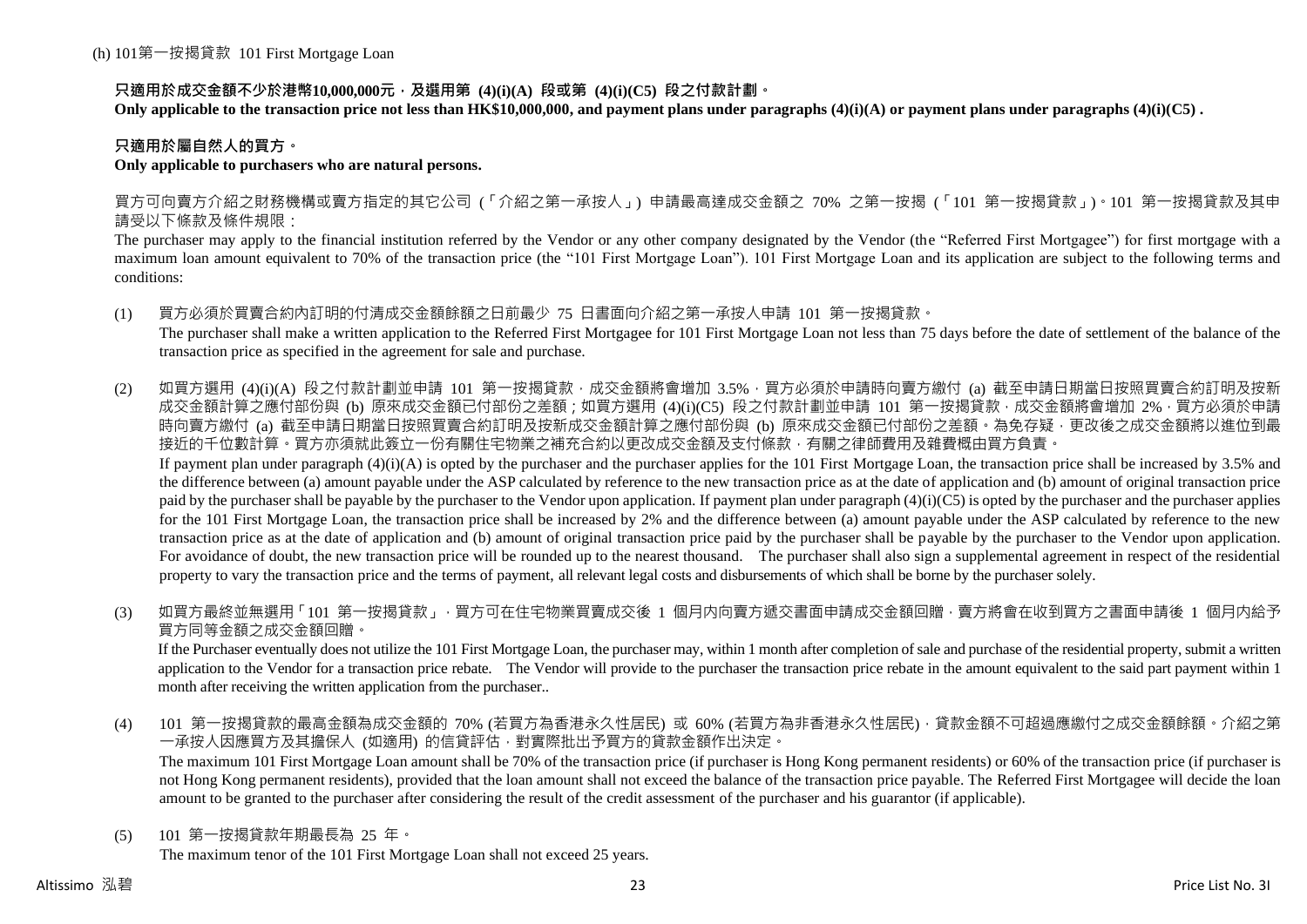- (6) 101 第一按揭貸款以住宅物業之第一法定按揭作抵押。 The 101 First Mortgage Loan shall be secured by a first legal mortgage over the residential property.
- (7) 101 第一按揭貸款年期首 24 個月的年利率為介紹之第一承按人不時報價之最優惠利率減 4.5%。 The annual interest rate of the 101 First Mortgage Loan for the first 24 months shall be at 4.5% below the Best Lending Rate as quoted by the Referred First Mortgagee from time to time.
- (8) 101 第一按揭貸款年期第 25 個月及其後之年利率為介紹之第一承按人不時報價之最優惠利率。 The annual interest rate of the 101 First Mortgage Loan from the 25<sup>th</sup> month and thereafter shall be the Best Lending Rate as quoted by the Referred First Mortgagee from time to time.
- (9) 「最優惠利率」由介紹之第一承按人決定,現為年利率 5.5%。 The Best Lending Rate is determined by the Referred First Mortgagee. The current Best Lending Rate is 5.5% per annum.
- (10) 買方於按揭首 24 個月只需就 101 第一按揭貸款向介紹之第一承按人繳付利息,其後則須照常連本帶息供款。 The purchaser shall only pay the interest of the 101 First Mortgage Loan to the Referred First Mortgagee in the first 24 months and shall repay the principal amount and interest as usual for the rest of the term of the 101 First Mortgage Loan.
- (11) 買方須按月分期償還 101 第一按揭貸款。 The purchaser shall repay the 101 First Mortgage Loan by monthly instalments.
- (12) 101 第一按揭貸款申請的審批由介紹之第一承按人全權負責。介紹之第一承按人對是否批出見證明日按揭貸款有最終決定權。 The Referred First Mortgagee shall be solely responsible to determine whether to approve the purchasers' application for the 101 First Mortgage Loan. The Referred First Mortgagee shall have the final right to decide whether or not to grant the 101 First Mortgage Loan.

(13) 所有 101 第一按揭貸款之法律文件必須由賣方或介紹之第一承按人指定之律師行辦理,買方須負責支付一切有關之律師費用及雜費。買方可選擇自行聘用律師作為其代表 律師,在此情況下,買方亦須負責其代表律師有關處理 101 第一按揭貸款的律師費用及雜費。 All legal documents of the 101 First Mortgage Loan shall be prepared and handled by the solicitors designated by the Vendor or the Referred First Mortgagee and all relevant legal costs and disbursements shall be borne by the purchaser solely. The purchaser may choose to instruct his own solicitors to act for him and in such event, the purchaser shall also bear his own solicitors' legal costs and disbursements relating to the 101 First Mortgage Loan.

(14) 買方須按介紹之第一承按人的要求提供一切所需文件以證明其還款能力,所需文件包括但不限於買方及其擔保人 (如適用) 的信貸報告、收入證明、銀行紀錄及借貸紀錄(包 括其他貸款,如有)。

The purchaser shall upon request by the Referred First Mortgagee provide all necessary documents to prove his repayment ability, the necessary documents shall include but not limited to credit report, income proof, bank records and borrowing records (including other loans, if any) of the purchaser and his guarantor(s) (if applicable).

- (15) 不論 101 第一按揭貸款獲批與否,買方仍須按買賣合約完成住宅物業的買賣及繳付全數成交金額。 Irrespective of whether the 101 First Mortgage Loan is granted or not, the purchaser shall complete the purchase of the residential property and shall pay the transaction price in full in accordance with the agreement for sale and purchase.
- (16) 101 第一按揭貸款受其他條款及細則約束。 The 101 First Mortgage Loan is subject to other terms and conditions.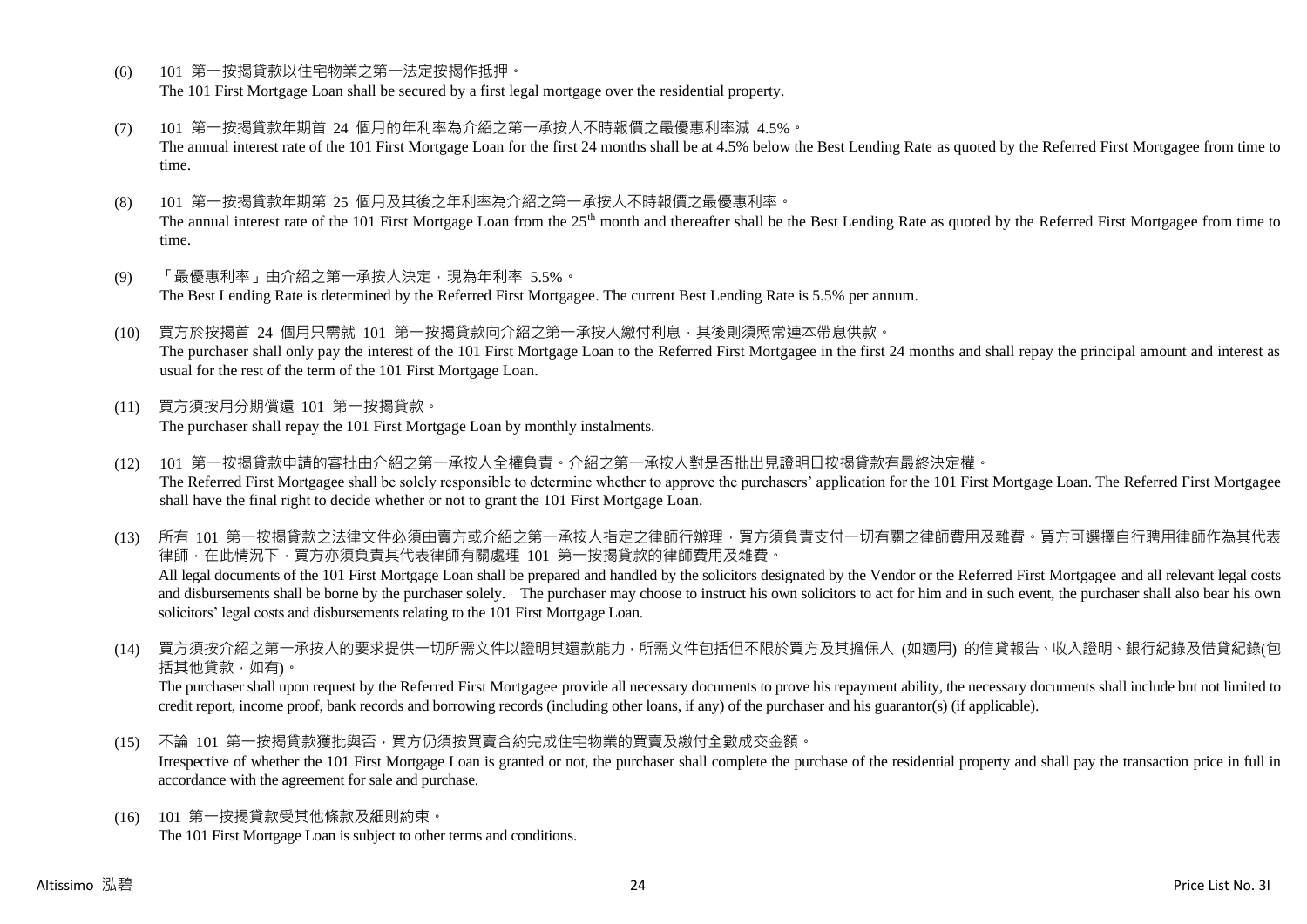(17) 101 第一按揭貸款純為介紹之第一承按人與買方之交易。買方與介紹之第一承按人之任何轇輵,一概與賣方及碧桂園(香港)地產代理有限公司無關。以上關於 101 第一按 揭貸款的資料不構成亦不能被視為賣方或任何其他人士就 101 第一按揭貸款作出的陳述、保證、承諾、要約或買賣合約之條款。賣方及碧桂園(香港)地產代理有限公司在任何情況 下均無需就 101 第一按揭貸款向買方承擔任何責任。

The 101 First Mortgage Loan is a transaction between the Referred First Mortgagee and the purchaser only. The Vendor and Country Garden (Hong Kong) Property Agency Limited shall not be involved in any dispute between the purchaser and the Referred First Mortgagee. The above information of the 101 First Mortgage Loan shall not be regarded as any representation, guarantee, warranty, offer or terms of the agreement for sale and purchase made by the Vendor or any other parties. Under no circumstance shall the Vendor and Country Garden (Hong Kong) Property Agency Limited be liable to the purchaser in respect of the 101 First Mortgage Loan.

(i) 101 第二按揭貸款 101 Second Mortgage Loan

# **只適用於成交金額不少於港幣 10,000,000 元,及選用第 (4)(i)(A) 段或第 (4)(i)(C5) 段之付款計劃。**

**Only applicable to the transaction price not less than HK\$10,000,000, and payment plans under paragraphs (4)(i)(A) or payment plans under paragraphs (4)(i)(C5) .**

# **只適用於屬自然人的買方。**

#### **Only applicable to purchasers who are natural persons.**

買方可向賣方介紹之財務機構或賣方指定的其它公司 (「介紹之第二承按人」) 申請最高達成交額之 15% 之第二按揭 (「101 第二按揭貸款」),基本條款如下:

The Purchaser may apply to the financial institution referred by the Vendor or any other company designated by the Vendor (the "Referred Second Mortgagee") for second mortgage with a maximum loan amount equivalent to 15% of the transaction price (the "101 Second Mortgage Loan"). The 101 Second Mortgage Loan and its application are subject to the following terms and conditions:

- (1) 買方必須於買賣合約內訂明的付清售價餘額之日前最少 75 日書面向介紹之第二承按人申請 101 第二按揭貸款。買方如欲申請 101 第二按揭貸款,需同時申請 101 第一 按揭貸款,即買方不可只申請 101 第二按揭貸款而不申請 101 第一按揭貸款。 The purchaser shall make a written application to the Referred Second Mortgagee for 101 Second Mortgage not less than 75 days before the date of settlement of the balance of the Purchase Price as specified in the agreement for sale and purchase. If the purchaser intends to apply for 101 Second Mortgage Loan, he must also apply for 101 First Mortgage Loan at the same time, that is to say, the purchaser cannot apply for 101 Second Mortgage Loan only but not applying for 101 First Mortgage Loan.
- (2) 101 第二按揭貸款的最高金額為成交金額的 15%,101 第一按揭貸款及 101 第二按揭貸款總金額不可超過有關住宅物業成交金額之 85%。介紹之第二承按人會因應買方及其 擔保人 (如適用) 的信貸評估,對實際批出予買方的貸款金額作出決定。 The maximum 101 Second Mortgage Loan amount shall be 15% of the transaction price, provided that the total loan amount of the 101 First Mortgage Loan and the 101 Second Mortgage Loan shall not exceed 85% of the transaction price of the relevant residential property. The Referred Second Mortgagee will decide the loan amount to be granted to the purchaser after considering the result of the credit assessment of the purchaser and his guarantor (if applicable).
- (3) 101 第二按揭貸款年期最長為 3 年。

The maximum tenor of the 101 Second Mortgage Loan shall be 3 years.

- (4) 101 第一按揭貸款及 101 第二按揭貸款申請將由有關承按機構獨立處理。 The applications for 101 First Mortgage Loan and the 101 Second Mortgage Loan will be processed by the relevant mortgagees independently.
- (5) 101 第二按揭貸款全期豁免利息。 The 101 Second Mortgage Loan shall be free of interest for the whole mortgage period.
- (6) 買方分 3 期支付 101 第二按揭貸款金額,所有期數金額均等。第 1 期於買方按買賣合約繳付成交金額餘額後 360 天內繳付,第 2 期於買方按買賣合約繳付成交金額餘額 後 720 天內繳付,最後一期於買方按買賣合約繳付成交金額餘額後 1,080 天內繳付。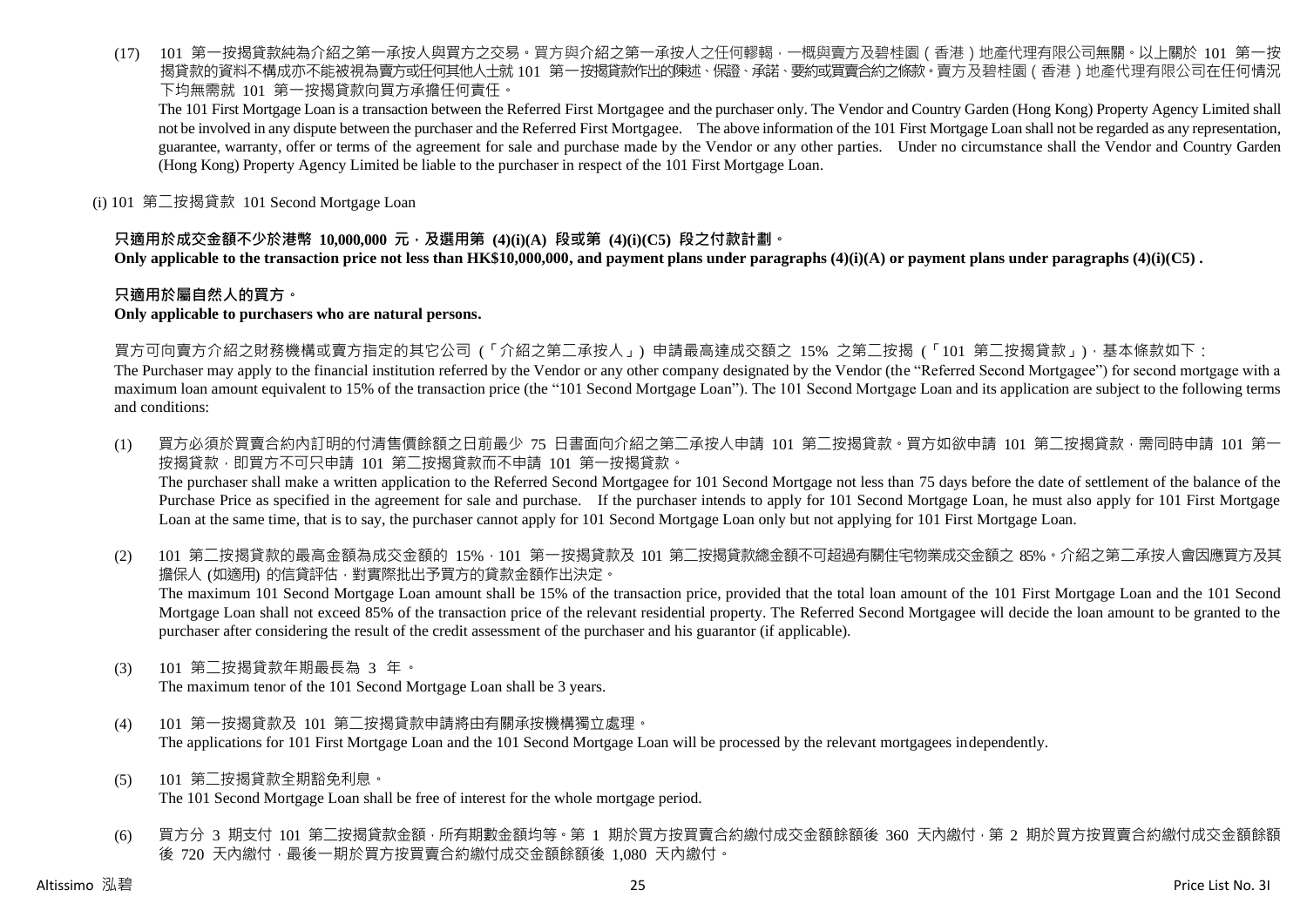The 101 Second Mortgage Loan amount shall be paid by the purchaser in 3 equal instalments. 1<sup>st</sup> instalment shall be paid by the purchaser within 360 days after the date of settlement of the balance of the transaction price as specified in the agreement for sale and purchase. The  $2<sup>nd</sup>$  instalment shall be paid by the purchaser within 720 days after the date of settlement of the balance of the transaction price as specified in the agreement for sale and purchase. The final instalment shall be paid by the purchaser within 1,080 days after the date of settlement of the balance of the transaction price as specified in the agreement for sale and purchase.

(7) 101 第二按揭第貸款申請的審批由介紹之第二承按人全權負責。介紹之第二承按人對是否批出 101 第二按揭貸款有最終決定權。

The Referred Second Mortgagee shall be solely responsible to determine whether to approve the purchasers' application for the 101 Second Mortgage Loan. The Referred Second Mortgagee shall have the final right to decide whether or not to grant the 101 Second Mortgage Loan.

- (8) 所有 101 第二按揭貸款之法律文件必須由賣方或介紹之第二承按人指定之律師行辦理,買方須負責支付一切有關之律師費用及雜費。買方可選擇自行聘用律師作為其代表 律師,在此情況下,買方亦須負責其代表律師有關處理 101 第二按揭貸款的律師費用及雜費。 All legal documents of the 101 Second Mortgage Loan shall be prepared and handled by the solicitors designated by the Vendor or the Referred Second Mortgagee and all relevant legal costs and disbursements shall be borne by the purchaser solely. The purchaser may choose to instruct his own solicitors to act for him and in such event, the purchaser shall also bear his own solicitors' legal costs and disbursements relating to the 101 Second Mortgage Loan.
- (9) 買方須按介紹之第二承按人的要求提供一切所需文件以證明其還款能力,所需文件包括但不限於買方及其擔保人 (如適用) 的信貸報告、收入證明、銀行紀錄及借貸紀錄 (包 括其他貸款,如有)。

The purchaser shall upon request by the Referred Second Mortgagee provide all necessary documents to prove his repayment ability, the necessary documents shall include but not limited to credit report, income proof, bank records and borrowing records (including other loans, if any) of the purchaser and his guarantor(s) (if applicable).

- (10) 不論 101 第二按揭貸款獲批與否,買方仍須按買賣合約完成住宅物業的買賣及繳付全數成交金額。 Irrespective of whether the 101 Second Mortgage Loan is granted or not, the purchaser shall complete the purchase of the residential property and shall pay the transaction price in full in accordance with the agreement for sale and purchase.
- (11) 101 第二按揭貸款受其他條款及細則約束。 The 101 Second Mortgage Loan is subject to other terms and conditions.
- (12) 101 第二按揭貸款純為介紹之第二承按人與買方之交易。買方與介紹之第二承按人之任何轇輵,一概與賣方及碧桂園(香港)地產代理有限公司無關。以上關於 101 第二按揭貸款的 資料不構成亦不能被視為賣方或任何其他人士就 101 第二按揭貸款作出的陳述、保證、承諾、要約或買賣合約之條款。賣方及碧桂園(香港)地產代理有限公司在任何情況下均無 需就 101 第二按揭貸款向買方承擔任何責任。

The 101 Second Mortgage Loan is a transaction between the Referred Second Mortgagee and the purchaser only. The Vendor and Country Garden (Hong Kong) Property Agency Limited shall not be involved in any dispute between the purchaser and the Referred Second Mortgagee. The above information of the 101 Second Mortgage Loan shall not be regarded as any representation, guarantee, warranty offer or terms of the agreement for sale and purchase made by the Vendor or any other parties. Under no circumstance shall the Vendor and Country Garden (Hong Kong) Property Agency Limited be liable to the purchaser in respect of the 101 Second Mortgage Loan.

# (iv) **誰人負責支付買賣該發展項目中的指明住宅物業的有關律師費及印花稅**

**Who is liable to pay the solicitors' fees and stamp duty in connection with the sale and purchase of a specified residential property in the Development**

(a) 如買方選用賣方代表律師處理買賣合約、按揭及轉讓契,賣方同意支付買賣合約及轉讓契兩項法律文件之律師費用。如買方選擇另聘代表律師處理買賣合約、按揭及轉 讓契,買方及賣方須各自負責有關買賣合約及轉讓契兩項法律文件之律師費用。

If the purchaser appoints the vendor's solicitors to handle the agreement for sale and purchase, mortgage and assignment, the vendor agrees to bear the legal cost of the agreement for sale and purchase and the assignment. If the purchaser chooses to instruct his own solicitors to handle the agreement for sale and purchase, mortgage or assignment, each of the vendor and purchaser shall pay his own solicitors' legal fees in respect of the agreement for sale and purchase and the assignment.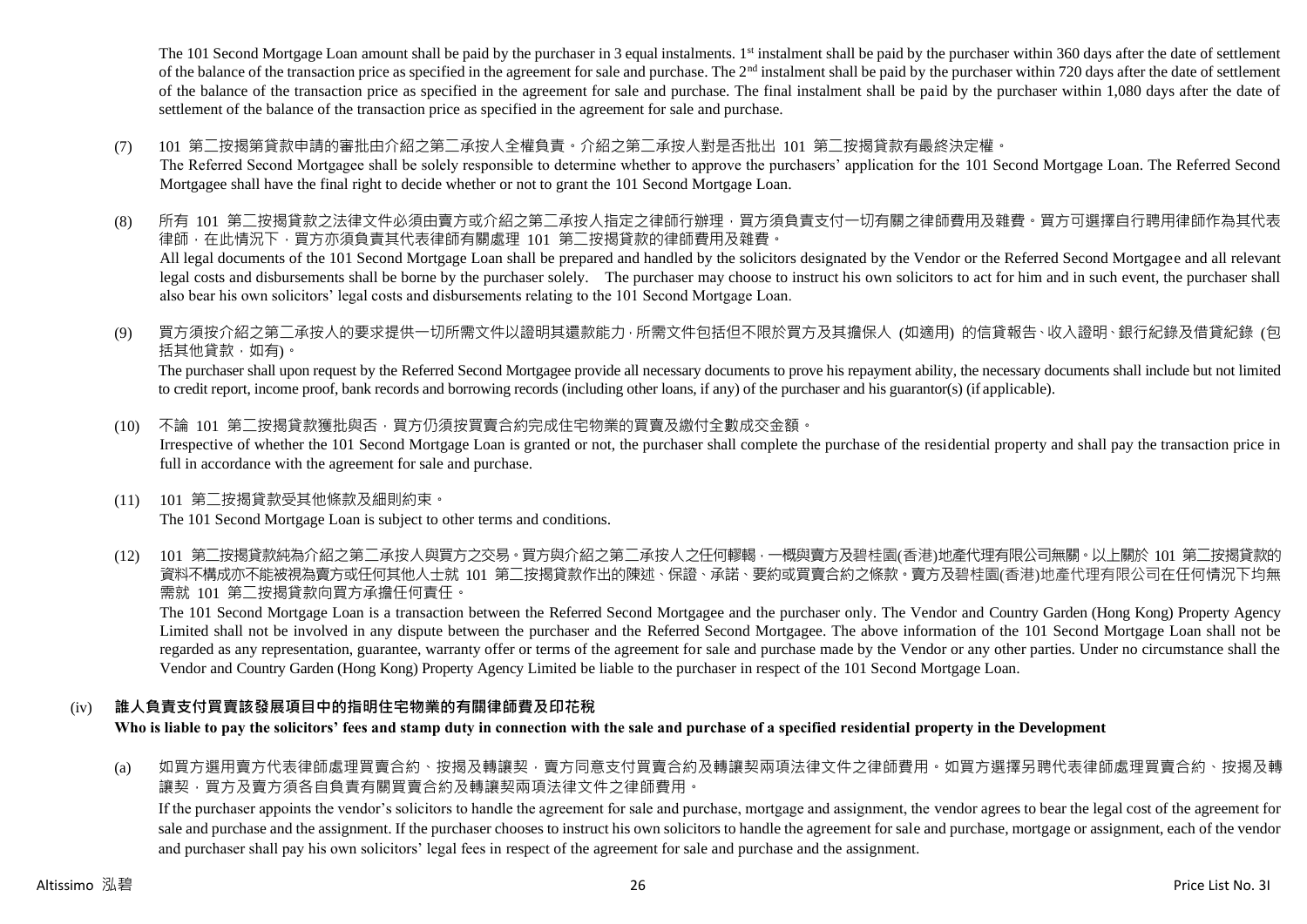(b) 買方須支付一概有關臨時買賣合約、買賣合約及轉讓契的印花稅(包括但不限於任何買方提名書或轉售(如有)的印花稅、額外印花稅、買家印花稅及任何與過期繳付任何 印花稅有關的罰款、利息及附加費等)。

All stamp duties on the preliminary agreement for sale and purchase, the agreement for sale and purchase and the assignment (including without limitation any stamp duty on, if any, nomination or sub-sale, any special stamp duty, any buyer's stamp duty and any penalty, interest and surcharge, etc. for late payment of any stamp duty) will be borne by the purchaser.

# (v) **買方須爲就買賣該發展項目中的指明住宅物業簽立任何文件而支付的費用**

#### **Any charges that are payable by a purchaser for execution of any document in relation to the sale and purchase of a specified residential property in the Development**

有關其他法律文件之律師費如:附加合約、買方提名書、有關樓宇交易之批地文件、大廈公契及其他樓契之核證費、查冊費、註冊費、圖則費及其他實際支出等等,均由買 方負責,一切有關按揭及其他費用均由買方負責。

All legal costs and charges in relation to other legal documents such as supplemental agreement, nomination, certifying fee for Government Lease, deed of mutual covenant and all other title documents, search fee, registration fee, plan fee and all other disbursements shall be borne by the purchaser. The purchase) shall also pay and bear the legal costs and disbursements in respect of any mortgage.

備註: 買方如因任何原因需更改支付條款,必須得賣方事先同意,並須向賣方繳付\$7,500 不可退還手續費及自付全部相關額外費用。

Remark: If a Purchaser would like to change the payment terms for whatever reasons, the prior consent of the Vendor must be obtained and a non-refundable administrative fee of \$7,500 shall be payable by the Purchaser to the Vendor and the Purchaser shall bear all related extra expenses.

# (5) **賣方已委任地產代理在發展項目中的指明住宅物業的出售過程中行事:**

#### **The vendor has appointed estate agents to act in the sale of any specified residential property in the Development:** 賣方委任的代理: Agents appointed by the vendor:

中原地產代理有限公司 Centaline Property Agency Limited

美聯物業代理有限公司 Midland Realty International Limited

利嘉閣地產有限公司 Ricacorp Properties Limited

香港置業(地產代理)有限公司 Hong Kong Property Services (Agency) Limited

世紀 21 集團有限公司及旗下特許經營商 Century 21 Group Limited and Franchisees

#### 香港地產代理商總會有限公司及其特許會員 Hong Kong Real Estate Agencies General Association Limited and Chartered Members